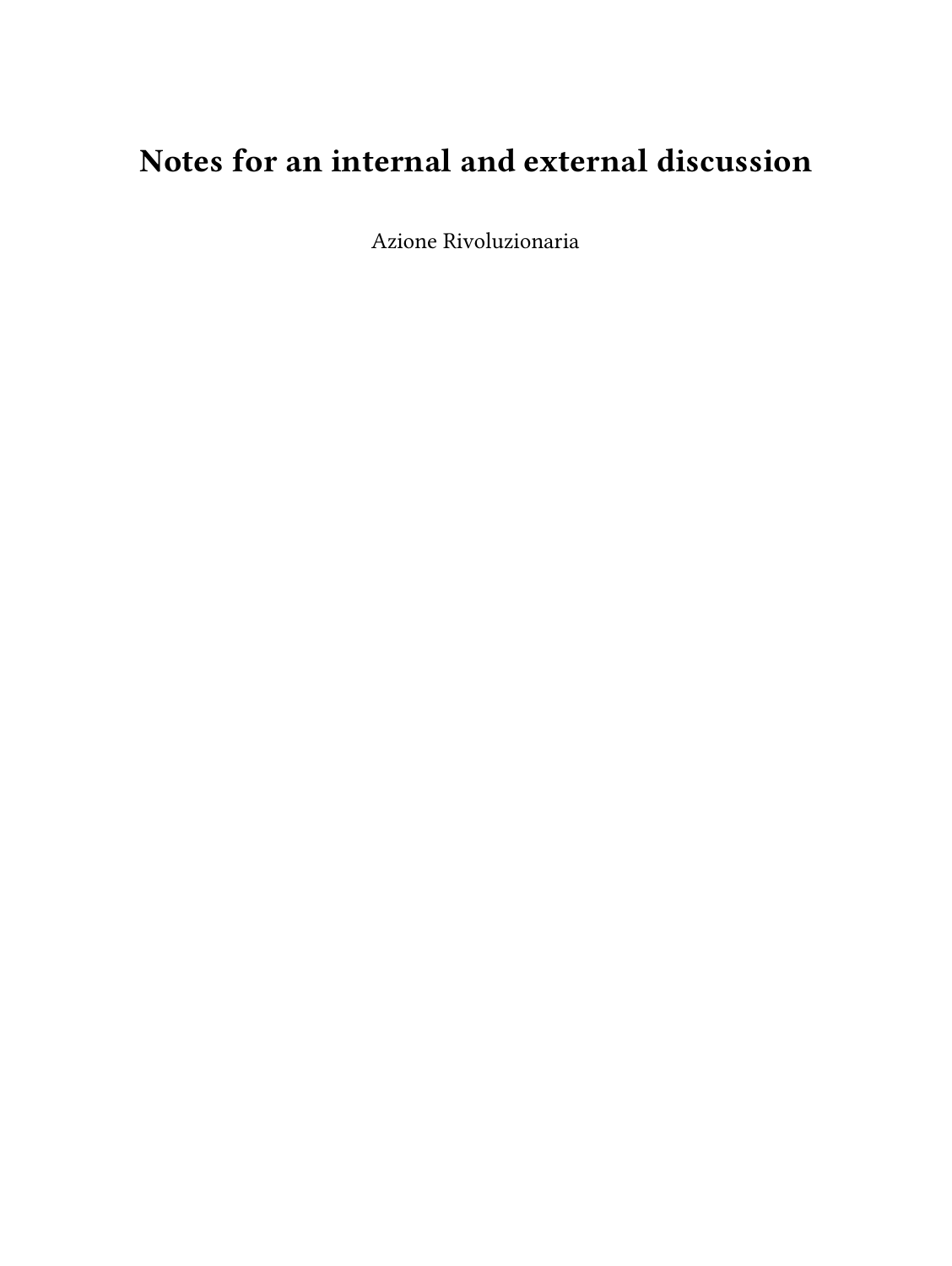# **Contents**

| "New fascism" in Italy and Europe | 5 |
|-----------------------------------|---|
|                                   |   |
|                                   |   |
|                                   |   |
|                                   |   |
|                                   |   |
|                                   |   |
|                                   |   |
|                                   |   |
|                                   |   |
|                                   |   |
|                                   |   |
|                                   |   |
|                                   |   |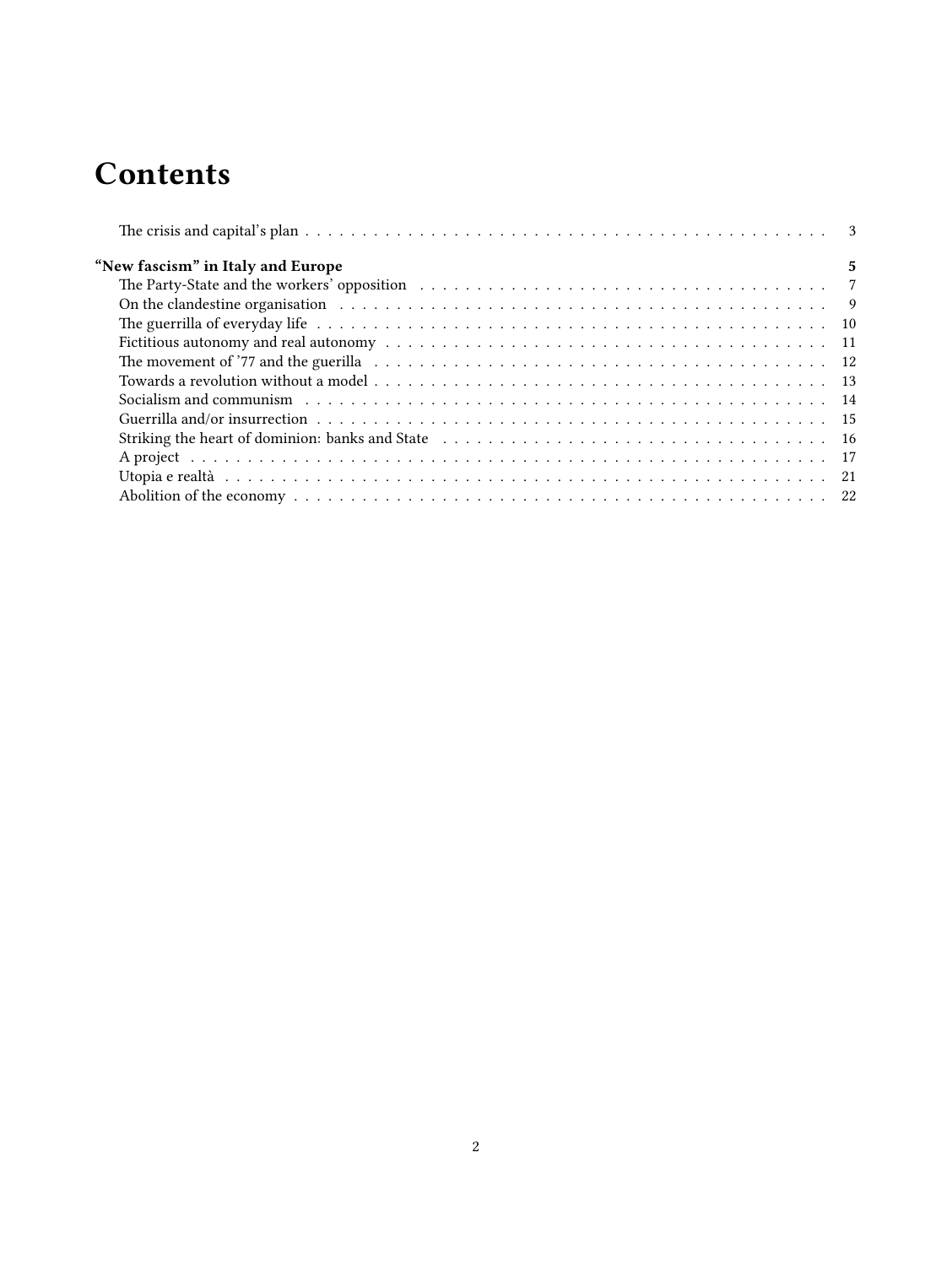# <span id="page-2-0"></span>**The crisis and capital's plan**

The crisis that has hit our country is part of a general crisis that is striking all the western economies. It would take the form of a general crisis of overproduction if capital were not extremely concentrated, therefore able to control production and the market. If this control prevents classical forms of overproduction, a surplus of goods which finding no market lose their value, it cannot however prevent this devaluation process from transferring itself from goods to the capital invested in their production, which is underutilized with respect to its capacities. Thanks to that control the higher costs of this underuse are offloaded on to prices, exacerbating the normal inflationary process.

The invested underutilized capital then goes through a devaluation process which in turn causes a lack of incentive to invest, with the result that capital in the form of money devalues in turn, because its ability to transform itself into raw materials, means of production and wages to produce profit undergoes an underutilization; invested capital being partially inoperant, the circulating capital also, money capital's rate of interest decreases in proportion to this inoperability. The crisis moves from the production system to the credit system. More mobile, money-capital devalues and reacts to this devaluation by giving rise to a series of speculative manoeuvres on the currency market, with the result of not being able to change the overall picture and also inducing the monetary crisis. The overall devaluation has a synthetic representation in the dollar crisis that constitutes the global currency reserve of capital.

At a social level this devaluation leads to a decrease in the active working population compared to the population as a whole: if, due to a series of institutional rigidities, they are not sacked, neither are they hired, and in fact the data agree that unemployment is a phenomenon that affects half the young.

The more or less drastic reductions in production that capital has been forced to make derive from various factors, some of which are traditional, such as competition from outside the western European countries; it is known, for example, that in a series of basic sectors, from steel to alimentary products, competition from this external band has been felt by imposing drastic reductions. Other factors are less traditional and inherent in the very model of capitalist development centred on the production of durable consumer "goods". Now, the expansion of the internal market has reached its limits and the great cycle of the car, refrigerator, etc. appears to be nearing the end, not only but this model is dangerously exposing capital to an ever tighter conditioning by "worker demand", that is, the mass of wages, that constitutes the market for those "goods". This conditioning risks making wages an "independent variable" from the trend of the cycle, in the sense that the upward wages trend to support the internal market cannot be interrupted at will and continues to advance on its own regardless of production conditions. The acrobatics that Lama [Luciano Lama, secretary of the CGIL, Italian General Confederation of Labour] is forced into to put a brake on this dynamic are well known.

Capital's plan to get out of this impasse, so-called restructuring, seems orientated on the one hand towards freeing itself increasingly from labour costs and "worker demands" in the western economies, and this objective can be achieved if the system no longer bases itself on the production of mass consumer "goods" but on the means of production and services, i.e. by operating a technological leap with a higher capital composition, i.e., having the new cycle run from the nuclear industry, war, electronics, telephone, etc.. On the other hand, relocating investments in traditional products to the outer band where labour costs are very low and there are still enormous possibilities of market expansion. Political concerns deriving from the concentration of large masses of workers whose control is becoming increasingly difficult, also play a part in this plan.

Capital's plan is bold and not without difficulties. First of all, investments in new sectors with a high level of capital are taking place on such a large scale that they are not within everyone's reach, in other words money capital in search of investment is abundant compared to investment opportunities in the traditional sectors, but not compared to the possibilities of investing in new sectors. Not only that, this new investment contains all the risks of innovation, and requires considerable scientific and technical experience but above all a safe market given the breadth of investments. Liquichimica [Liquochemical Biosynthesis, a group of industrial settlements built in the '70s in a program of industrial investments and practically never entered into operation, giving the territory the appearance of a small "industrial cemetery"] is not in the lead but gives an idea of the risks involved, especially as the market for new "goods" is rather uncertain. The war industry, also the Italian one (Agusta among others) has armed a hateful tyrant like the Shah with a powerful army, and there can be doubt that this will continue and a "safe" market like the Iranian one is turning out to be a swamp that will swallow up many illusions. The same goes for the nuclear industry: of course, once they are installed it will be impossible to dismantle the nuclear power plants, but what is happening everywhere, including in Austria lately, is the difficulty in installing them. In Italy, if the bureaucratized dunces of new capital, the PCists [Communist Party], were not insising the centres would probably be built by Ansaldo [Ansaldo STS, signalling and integrated transport systems] dunces, but not for the internal market.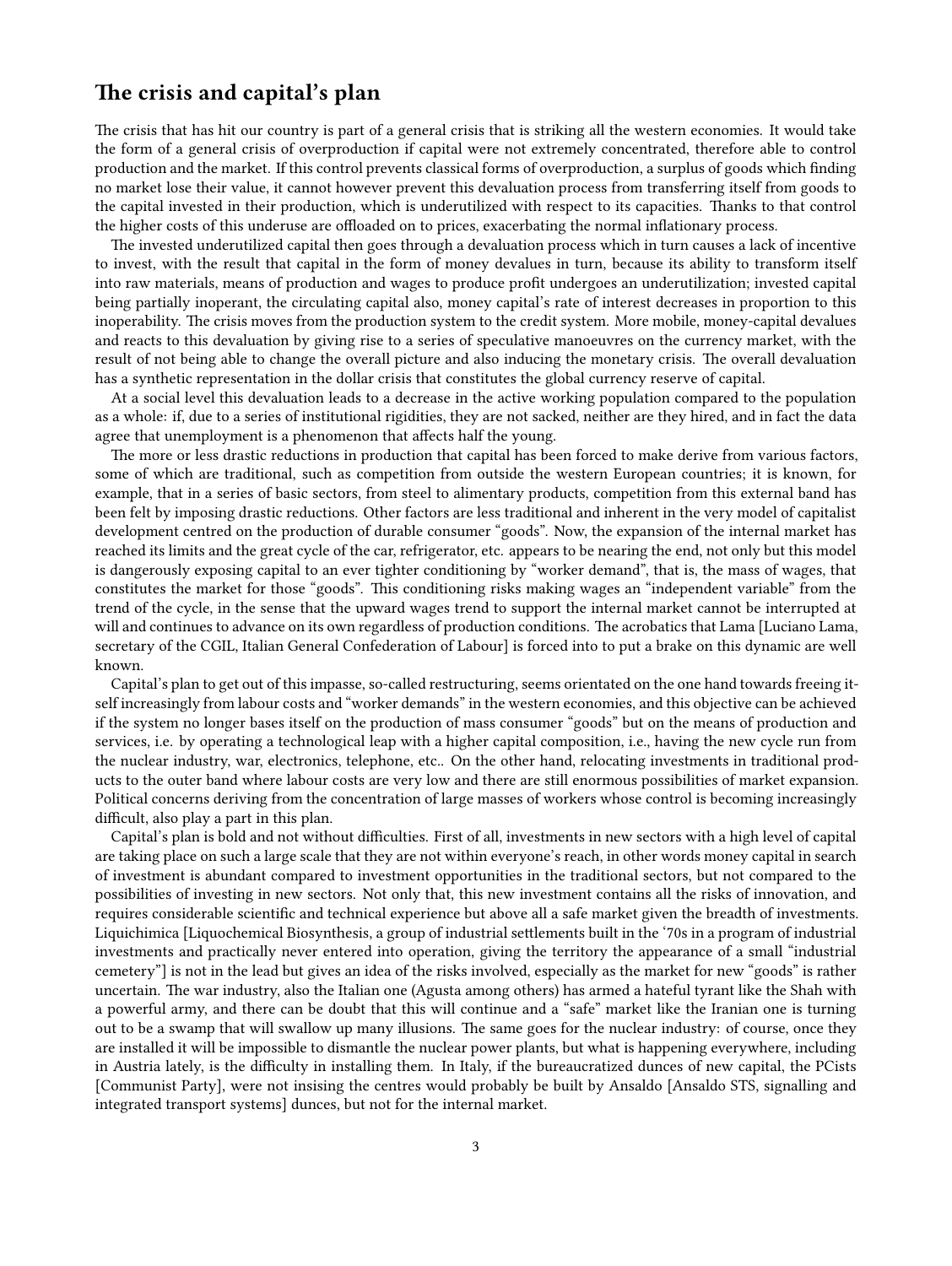The huge amount of capital required, the most sophisticated technologies, new energy sources such as uranium, objectively give the USA the lead in this restructuring process and give the big American banks, to which the capital accumulated by most of the oil producing countries converges, a decisive position. A guide that nevertheless seems to be encountering resistance in the strongest national economies, such as Federal Germany and Japan, which, thanks to an integrated working class, are managing to export an incredible mass of products and create formidable credit in the balance of payments. The US is asking these countries to change their development model. The EEC area is linked to US hegemony on one side but is also strongly influenced by the stability and strength of the German economy, "the next period will decide whether by this type of tug of war we will emerge with the strengthening of the hegemony of the USA or with a more acute phase of contrasts". The situation is in full swing, as shown by the latest agreements on the monetary snake and the acceleration of the construction processes of the European State, unforeseen and underestimated phenomena that suggest a strengthening of the German influence and a not completely homogeneous system of the multinationals.

The other part of capital's plan, the dislocation of traditional production, appears the most compromised in the Leninist analysis. The limitations that Western capital would find in the area of "social-imperialism" and the decolonized countries would push it to find a way out in the war. The situation actually seems to be reversed following the latest developments in China: its forthcoming entry into the western area is greatly extending the boundaries of an intervention of western capital to the point of reversing relations between the two imperialist areas, putting in serious difficulty — and effectively likely to lead to nuclear catastrophe — the Soviet Union, whose aggressiveness is accentuating more or less everywhere, the latest clamorous fact being support for Vietnam in the invasion of Cambodia, obviously presented, even by our own PCists, as the liberation of Cambodia!

If we add to this renewed encirclement of the USSR the absence of any internal opposition within that regime, the dangers of the use of nuclear war appear to come more from "socialimperialism" than from the western area, especially as appeals to the "labour movement" against the encirclement would not have the echo of the Leninian appeals of 50 years ago.

The fall of so many models of intelligibility and prediction must make us cautious when we venture on to the terrain of imperialist conflicts. To establish one's action on this swampy ground could be lethal for the revolutionary movement.

What can probably be expected is that restructuring will aggravate or leave unaltered the most explosive phenomenon induced by the crisis: mass unemployment, which, in Europe and the USA, has continued to grow with the consequence that the working class, once comprising the majority of the population, is now tending to shrink considerably as the number of those who, instead of producing, simply consume or, in the impossibility of doing so, expropriate in any way they can the owners of capital and income, so are in favour of generalized expropriation. It is evident that the phenomenon is not all positive for the revolutionary movement because on the other hand a sizeable sector of the working class is increasing its corporate tendencies, closing itself up in defence of its "privilege".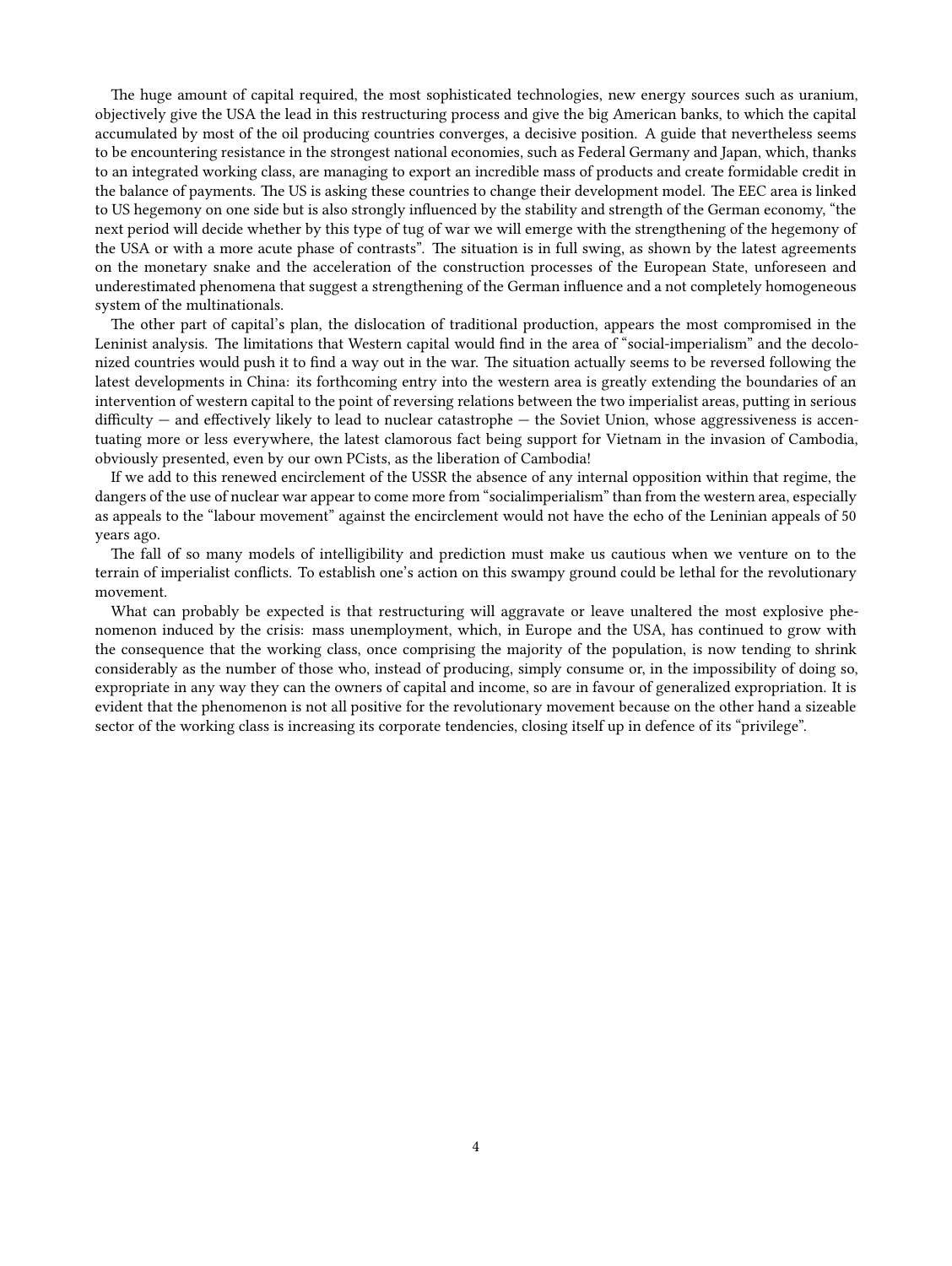# <span id="page-4-0"></span>**"New fascism" in Italy and Europe**

The Italian situation, substantially homogeneous to that of other Western countries, has a few characteristics that make it particularly explosive. First of all, Italian industrial capitalism, always strongly subjected to financial capital with the progressive statisation of banks, found itself in the fortunate situation of having massive capital to invest without exposing itself to serious risk or control given its solid links with the political class that has invaded the State. The type of entrepreneur that has emerged in this situation is characterized mainly by the ease with which they operate speculative manoeuvres, promoting bankruptcy operations in production, sure of being able to count on compliant bailouts from their State friends with the inevitable endorsement of the opposition interested in "saving" jobs. The hundreds of trillions burned by these entrepreneurs can no longer be counted, as are the companies to be "saved", from Montedison to Liquichimica. The ease with which these public and private figures dissipate public money with absolute impunity says everything about the "constitutional" political forces, those who fill their mouths with the rule of law. The State, as equilibrator of the internal situation, has become the element of major disequilibrium, not to mention the effects, not strictly economic but also of economic importance, such as the generalized corruption that has gone as far as to involve proletarian layers and constitutes the political-patronage prop, the mass base of the Christian Democratic regime. Of course, the situation has reached the point of rupture and its failure to collapse, feared by the hacks of the regime, is flaunted by them as proof of the solidity of the regime. If, in spite of everything and everyone, we have not reached collapse, we owe it partly to the international structures that support Italian capitalism and partly to the reactivation of the forms of exploitation of the last century, real black labour, especially in the South, that has allowed part of capital to survive and grow on mass unemployment, partly to the permanence of medium-small productive structures in which probably the best of Italian capitalist production is to be found.

The Moro-inspired operation of the association of the PCists with the majority [ground-breaking alliance between the Christian Democrat Party and the Italian Communist Party] as well as the new parliamentary power relations was most likely dictated by the need to counterbalance in some way the more strictly clientelar internal Christian Democrat forces by putting a halt to the process of dissipation, involve a substantial part of the working class controlled by the PCI in the operation of restoring entrepreneurial business criteria in the large State-owned enterprises, impose on the Christian Democratic staff that it keep a minimum of control, and finally give power to the executive to adapt political choices to the present requirements of restructuring, its dynamism, in the face of which the political world has the figure of the pachyderm. As soon as they became associated with power, the PCists, after ideologizing the centrality of parliament, did everything possible to undo it, giving their decisive contribution to the political life that was taking place at the level of government, commissions, decree-laws, bodies separated from the direct dependence of the executive. What passed, one wonders, between the sclerotic parliamentary debate on nuclear power plants and the speed with which the ministry of industry completed the agreement with the Canadian State on behalf of the Italian nuclear companies; what is happening between the Fiat-Algeria agreement for the construction of a large car plant in an exceptional market such as the North African one and the State's decision on financing the operation? Relations between State bodies and public and private multinationals are becoming increasingly direct, a simple passing of decisions for the notary ratification of parliament.

This process of executivisation has already been studied in the process that led to the advent of fascism. Poulantzas writes: "While the democratic parliamentary form of the State initially still seemed intact, with the beginnings of the process of fascistization relations between the ruling class and the other classes on one side and the State apparatus on the other, no longer pass through the political parties but acquire a more and more direct character …", which results in the reinforcement of the role of the real State organs: police, administration, justice and the executive. These State organs are becoming increasingly independent. In this way the constitutional legal order system is being overturned. Power is moving from parliament, which the parties still turn to, to the State organs themselves.

The processes of transformation of the Italian State cannot be seen in isolation from the international context, both for the strong commercial and financial dependence of Italian capitalism, and the ever closer relations that its State organs are forging with the other European bodies, both for effective military integration at the NATO level, right to the concrete perspective of the European State.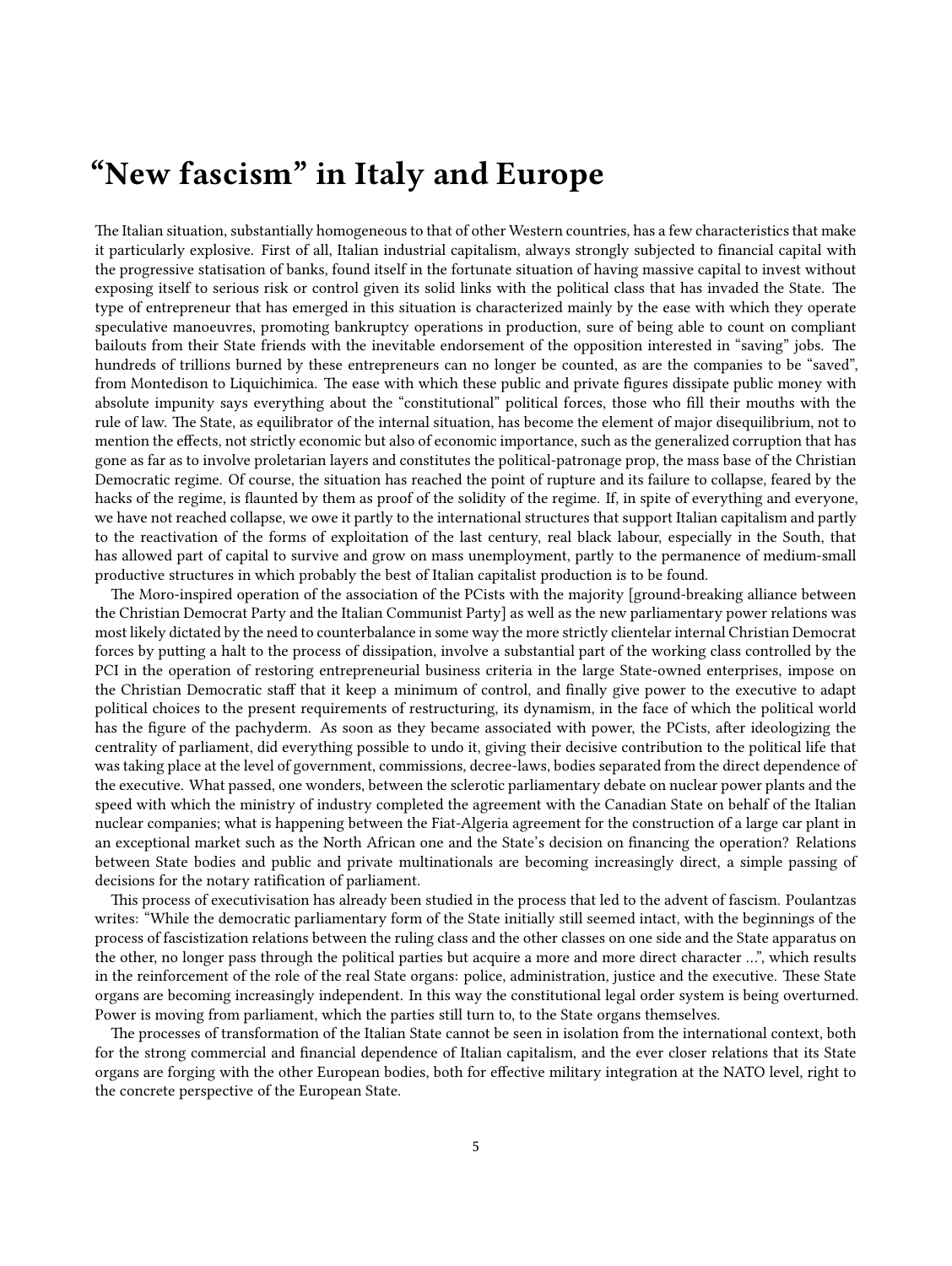The RAF comrades predicted that the decisive phase of fascistization in Europe would probably not take place before this had become a precise political tendency in the USA: "In the USA we can already see the beginnings of this development every day … As for us, there is not much time left!". In the perspective of the establishment of the European State, due to the hegemonic influence of Federal Germany the transformations in the German State are decisive and in all probability the new European State will be a product of Germanization with a constitution that will be the synthesis of the "special" constitutions that have accumulated on the bodies of the original ones.

Hence the importance of following the transformations of the German State after the '8. Croissant defines the product of these transformations "new fascism", a regime in which the use of force, going beyond limits previously considered legal, the abandonment of the bases of the rule of law are being *directed and prepared centrally*: "characteristic is the fact that the apparatus of State repression no longer only has recourse to simple violations of the law … or that it is augmenting the use of violence … but that the classification of each individual citizen is scientifically designed, prepared and implemented with force … The means of this strategy is psychological warfare with the use of mass media".

The French May insurrection led, in negative, this whole process of transformation of States, which had undoubtedly been taken by surprise. How many of those proposing insurrection as the product of a long period of cultural revolution simply forget that the exceptional laws and the start of the psychological war were launched in the aftermath of '68 against that cultural, anti-institutional revolution, not against guerrilla formations. "The transitional period is still far from over: it could only be cut short now by the massive and brutal use of all the means of repression". Who wrote these words, R. Dutschke, deluding himself that it would not come about, was also its first "illustrious" victim. If in Germany the psychological war extends to legalizing and covering torture and murder, in Italy, the counter-insurrection project was started by the State apparatus with the Piazza Fontana massacre, the attempt to make responsibility fall on "dissent" and thus forcibly get the population to identify with the State through terror and disorientation. The State apparatus, of a strong fascist composition, could only resort to their traditional models, the military coup, the old fascism, and had the opposite effect, that of encouraging the development of counter-violence throughout the national territory. The new fascism, in Croissant's meaning, has taken the place of the old and is working with a certain virulence with the "perfect two-party system" DC-PCI and with the levelling-implementation enforcement of all the various productive apparatuses of opinion, the press, radio, television: "The repressive apparatus of the State is seeking, through the levelling of the mass media to make people believe in the population's consensus, their roots in it and in the expression of their power". What they have not been able to do with fascist violence, the State apparatuses are now trying to plant in the midst of the people, relying on the mobilization of the PC apparatus, on whose shoulders falls the unleashing of the psychological war today.

The process of the transformation of the State in the direction of the new fascism has not only found the PCI consenting, but is now being pushed to its extreme consequences; all the institutions of the much-proclaimed "participation", from the neighbourhood to the factory councils, were (being fictitious) easily distorted to the new aims of social, political, repressive control. From the unions to the institutional councils, everything has become the transmission belt of the orders of the central apparatuses. The tennants' leaders, an institution Croissant fears, are among the objectives of the committee for republican order promoted by the PCists in Bologna, while waiting for the neighbourhood policeman its functions are being carried out by the territorial sections of the PCI. We investigate, we read … The same Christian Democrat renewal, the Hiltonians, \*\*\*\*\*a direct expression of the private multinationals, were surprised and displaced by this invasion of the State and its roles by the PC apparatus, with embarrassment rejected the advances to form voluntary supervisory militias in factories, neighbourhoods … Faced with the development operated by the PCI, the Hiltonians have rediscovered the value of liberalism! Mazzotta writes: "In my opinion, the PCI is tending to become a new regime" with a triple role: "A role of force of order against an explosive situation … A role of repression against social tensions … Finally a role of guardian, for a return to protectionist conceptions and closure towards free relations with the rest of the world". After thirty years of Christian Democrat regime, the Hiltonians are rediscovering the values of parliamentary dialectics in the face of the invasion of the PCist hordes! Mazzola, DC expert on State problems, fears that a political alliance with the PCI "would essentially lead to a regime aimed at closing rather than widening the spaces of freedom and inexorably criminalizing dissent: a regime that would then be dominated by the PCI and would become a sort of consecrated democracy". The goal of the Hiltonians is transparent: to return to the democratic dialectic, pushing the PCI back into the opposition, after overcoming the overall crisis in the country. The objective of the PCI is exactly the opposite: to establish the new regime of historic compromise by using the overall crisis of the country as the "objective enemy" against which the political alliance should be asserted as indispensable.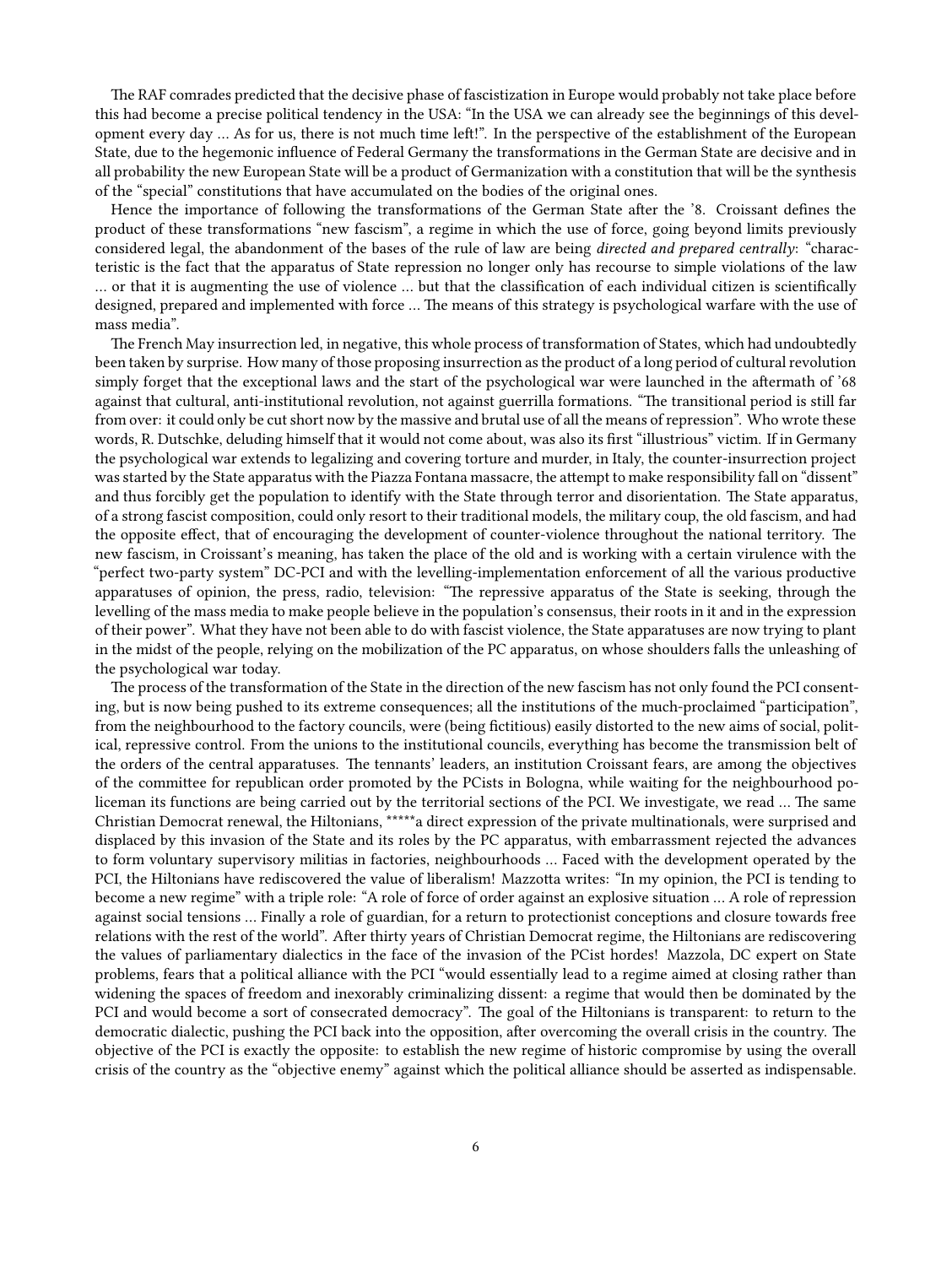The transformations taking place at State level are objectively playing in favour of the PCist strategy of a strong State apparatus, efficient, programmer in which to insert a compact staff respectful of the leadership, with a statist ideology.

Beyond the advantage of a party strongly dominated at the top through its apparatus, in a phase of restructuring the PCI has the decisive advantage of controlling a substantial part of the working class, that worker aristocracy that is the pivot of restructuring; not only that, but the control is now also lapping up the band of middle managers of State enterprises in the name of which the PCI is demanding respect for the criteria of professionalism and entrepreneurship against the middle-high State bourgeoisie of uncertain professional origins, haphazard, but certainly thieving. It is on this block of forces at the level of the large State enterprises that the PCI aims to relaunch Italian capitalism in the international context and thus constitute the essential prop of the new regime. It is obvious that the entrepreneurial card of the return to profit is also considered decisive to limit the strong dependence on American and German capital, with its inevitable (in the immediate) political counterparts of the Straussian kind (which the right-wing DC is particularly sensitive to) and with the aim of relaunching, along with the Italian economy, its political presence in Europe and role of mediation with the "socialist" countries, something not seen negatively by German social democracy. The Hiltonian accusation of protectionism is probably out of place, it is shown by the "critical" adherence (which is still adherence) to the monetary snake. It is true that the PCI, which is playing its trump card in the capitalist revival of Italy, are more concerned with the economic counterparts of adhesion to the SME [small and medium enterprises] than the political ones, which the DC seem more sensitive to, which after looting everything possible, is more modestly hoping for a political-repressive anchorage to the new European State and increase, if possible, dependence on the stronger western economies.

## <span id="page-6-0"></span>**The Party-State and the workers' opposition**

Both the processes of State restructuring (reinforcement of the executive, independence of the State organs from parliament, establishment of the psychological war) and the processes of economic restructuring see in the PCI a promotional force that is not secondary to the Christian Democrat one, especially in the factories, where the role of the PC bureaucracy in favouring collaboration and control of the police is fundamental. The comrades of the BR who theorize the centrality of the DC in this process are likely to be displaced by the role of "Berlinguerians" that stands out in their own factory agenda. It would be wrong in this phase of implementation to assess the strength of a party by electoral criteria, the role of the PCI is central and will become the relationship of parliamentary strength, on pain of the collapse of the State and the economy.

The strongly ideological management of power, made necessary by the crisis, is moving in the same direction. It is clear that only a "left" ideology can play this role among the mass of workers: "austerity", "sacrifice" in the name of the national interest are false values that only the "left" can impose, "if once the worker lived a life of hardship to buy the car, the refrigerator, he continues to live a life of hardship to buy his role within a structure (the party) that tells him to make sacrifices for the 'progressive construction of socialism' ". If there is a project on which imperialism can support the "fascist" mobilization of the masses at this stage, this is the Berlinguerian project of austerity, sacrifice, the sense of the State, of the class that becomes State, etc. The "Party-State" with its myriad of union and party bureaucrats, its factory councillors, neighbourhood, regional councillors is already a working reality and the struggle against the "Party-State" is already underway a little everywhere.

The new State that is being installed in the midst of the proletarian masses is the internal enemy of the revolutionary movement that must be swept away before it fully consolidates and carries out its counter-revolutionary function, and this is particularly urgent in the factory where it forms the last trench of the ideological protection of capital. If it is true, in fact, that capital has gradually lost the bridgeheads that it had placed in the family, school, etc. it still has them, and firmly, in the very heart of its genesis. In recent years everything has been put in question, dominion has been flushed out even from the most hidden folds of consciousness, but the root of all these alienations, the production of goods, has remained practically outside. There are sensational and dangerous examples, such as that conference of all the factory councils of the armaments industry called in '76 to discuss the proposal of "parliamentary control of war production" and was deserted because the factory councils, on admission of a CGIL trade unionist, feared that renewed control could lead to some decrease in production, then and now in great ascent. The worker's interest is almost exclusively addressed to working conditions because they affect him directly, while the consequences of what he produces are shared over the whole of society, as general impoverishment of resources, pollution and of course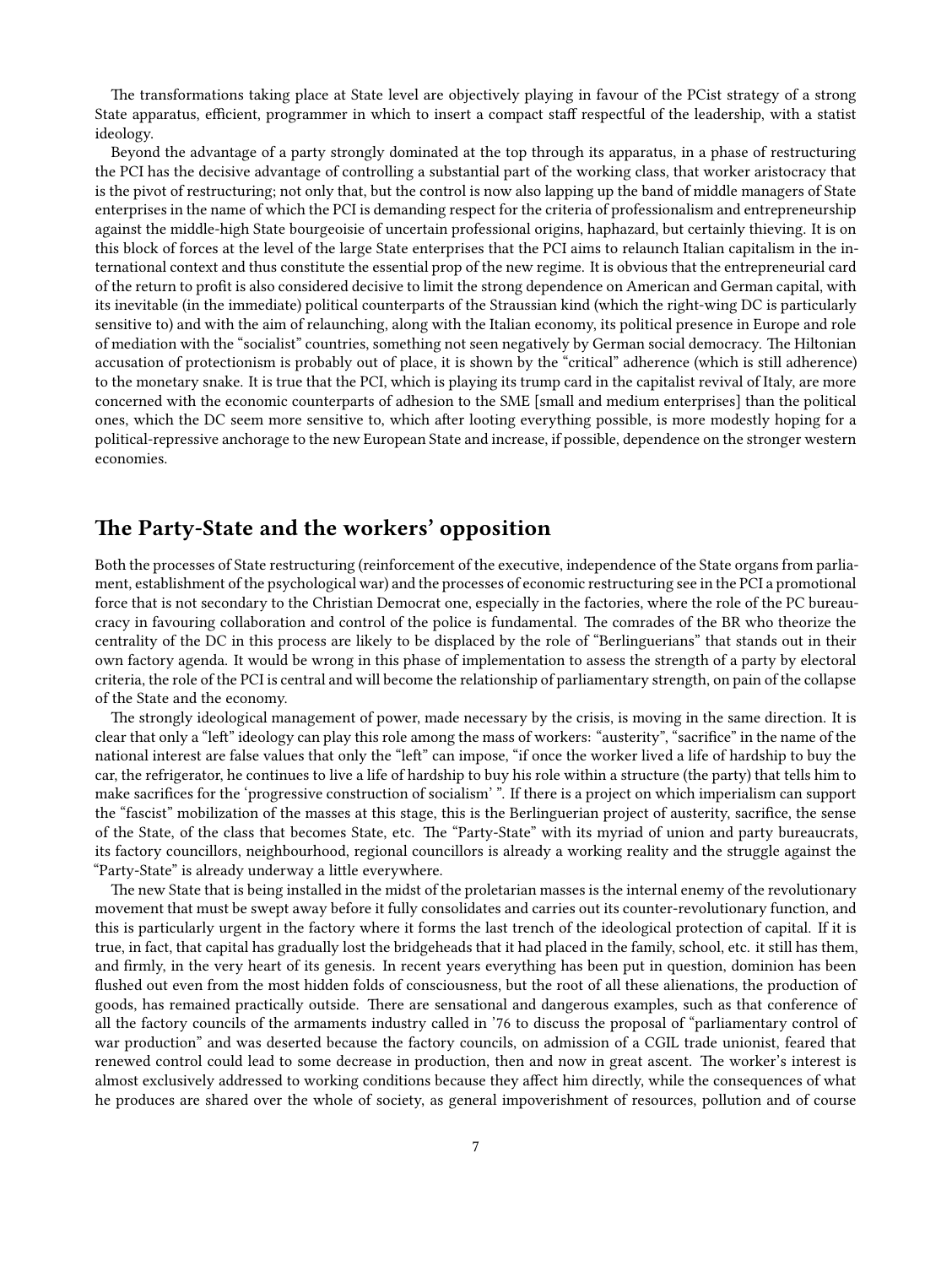profit, that is, the possibility of an extension of the infernal cycle. But working conditions are the trough in which pigs, reformists, sociologists, psychiatrists wallow. It is the terrain of mediation par excellence, of compromise, claiming, bestism, it has improved but always within given conditions, which are never questioned. What bosses and reformists fear is not the vindictive maximalism of the "new left" but opposition without mediation, absolute non-collaboration: we do not accept the conditions given, or guards at the gates, or boundary walls, or cards being stamped, or timekeepers observing and so on, we do not want the conditions of forced labour or its results, useless and socially harmful objects.

The great discovery made by Nanterre in '68 is that protest yields when it is done directly and immediately in the places where bourgeois power is exercised. The revolutionisation of school, the family, medicine, prisons, the relationship between the sexes is not postponed to the aftermath of the economic and political revolution. The model according to which the revolution must first subvert property, after which everything will come as a consequence, is dead and buried just like the "democratic" model of political action as indirect deferred action, action that now dwells only in the PCI and its factions. It is a whole series of movements that are imposing and spreading a new sensibility that Duverger calls more subversive than revolutionary "insofar as the revolution implies the coherent project of a new society". Subversive because it goes to the root of things and recognizes the different institutional alienations as specific forms of that same structure of alienation that is exploitation. "If capitalism can survive one, two of these protests, it can only die with their multiplication because this multiplying converges in its dynamics towards and against the roots of capital. To believe that it will survive means that the link between profit and the institutions is not necessary and rigorous."

We believe that it will survive if protest does not cross the threshold of the factory, here the new subversive sensitivity is spreading but slowly, precisely because the young people, in which it is particularly alive, either reject factory work or if they embrace it they soon become virtuosos of absenteeism. And absenteeism must also be assessed for what it indicates negatively, i.e. the absence of a community of struggle in which to recognize oneself and which makes the factory interesting as a place of protest.

In the 1960s the sudden interruptions, the wild cat strikes, created a certain ungovernability; the union on the verge of bankruptcy after years of giving in easily managed to ride the sixty-eight ebollution and revive the trade union model, with its bureaucracy, verticism and delegates. If all that caused many workerist myths to fall, this does not mean that the factory is a single body with its Party-State and various transmission belts. The contradictions that have entered the trade union world of the new easy-going soviet-style syndicalism of Lama are plain to see but the immediate appearance of trade union maximalism (which the supporters of the USI resurrection also adhere to) shows once again how difficult it is to abandon the terrain of claiming and in the end the trade union model.

If one can speak of worker opposition, this has been revealed in sabotage. The phenomenon was developing at Fiat as sabotage to the plants but is present in the north and the south in attacks on Italian and foreign multinationals, on the finished product, on computers, causing colossal damage to the plants. The detractors of armed struggle underestimate the phenomenon because it would not be the work of the producers but of the armed groups, as if these should necessarily be external to the factory! Instead it is the most important "terrorist" phenomenon in recent years, even if it is the most "underestimated". Why? We think that this undervaluation by power is desired and hides its extreme apprehension and fear that it will spread. We cannot explain otherwise, at mass-media level, the different treatment that power uses in cases of internal and external attacks on production, in the first case it minimizes the fact until it is spent by the length of the investigations, in the second it airs the trumpets of the terrorist hunt. But there are also reasons attributable to the ideology of comrades who limit their scope and meaning. This is the case of sabotage to the finished product that coincides with the threat of layoffs: the company has difficulty in disposing of accumulated production and threatens to lay off the workers, the accumulated product is set on fire and the threat recedes. That concomitance gives a purely defensive character to the message coming from this action: to guarantee the continuity of the occupation we can resort to any means, even the destruction of capital, in the same way that the capitalist, when he sees his profit threatened, uses the destruction of goods so as not to lower the price. Instead of enriching itself with the meaning that it objectively has, the action is impoverished by the concept that the continuity of the labour-capital exchange relationship must be maintained at any cost, with recourse to destruction on one side or the other if profit or wages come into it. On the other hand, the anonymity that often surrounds acts of sabotage at Fiat would seem dictated by a mistaken subjection to the "average" conscience of the workers, political isolation is feared because "there may be loss of wages, the workers would be 'pissed of', etc". In this way, however, the reasons of ideology combine with those of power to make sabotage expire as a "method of struggle" in defence of the *immediate* interests of the working class. Marx had already warned against the tragicomedy of immediate interests. The kind of contradictions one can find oneself in in the defence of immediate interests is well illustrated by the case of Alfa [Romeo].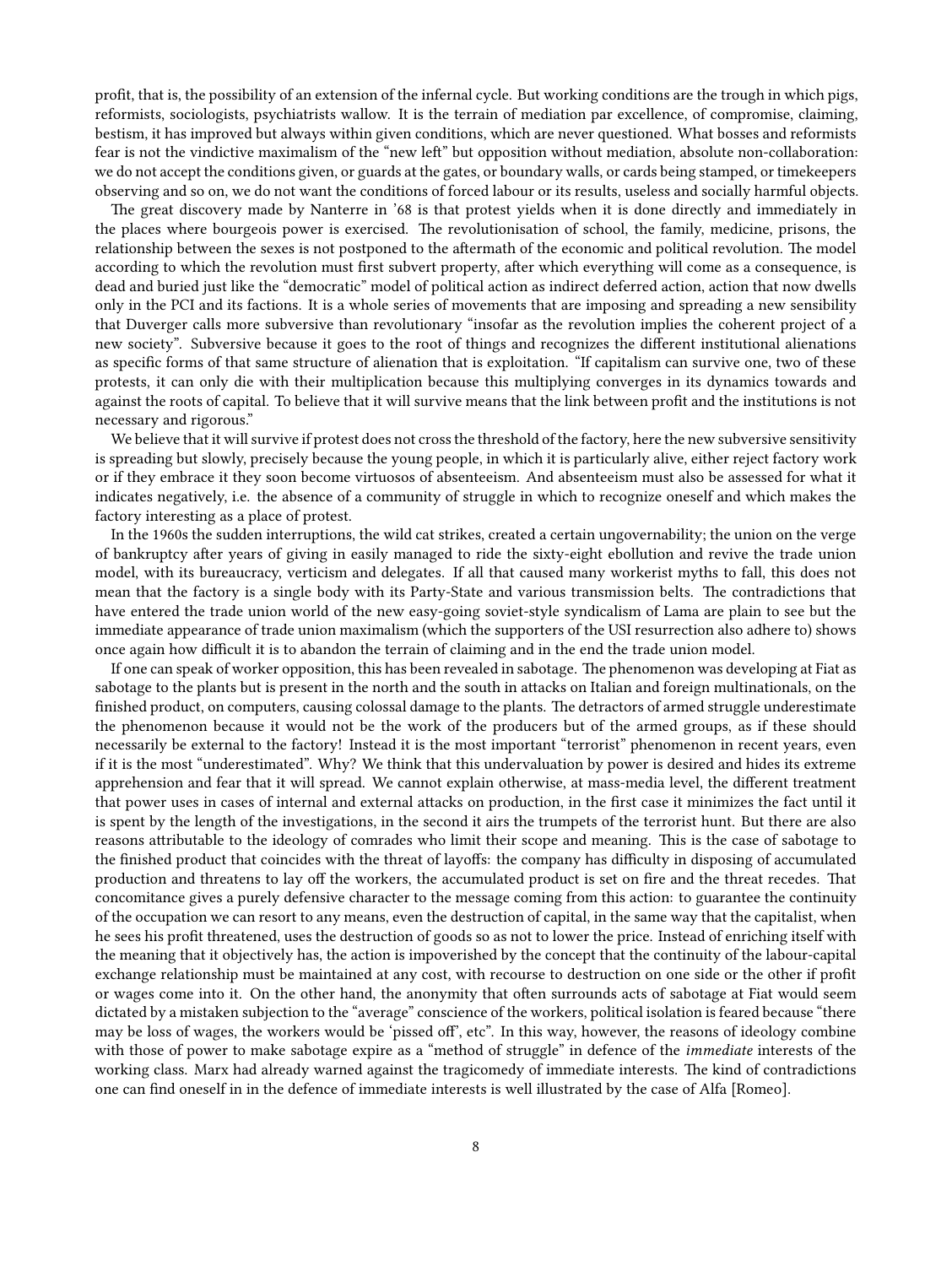At the capitalised common-sense level, Alfa cars are appreciated for a number of characteristics that should rather induce us to reject them. First of all, the use of expensive materials required for the high stress to which they are subjected due to the speed and acceleration of the vehicle; high energy consumption. These characteristics affect the social negatively, unless we consider the highway scourge that this speed contributes as something positive; in turn high consumption takes away energy from other uses and pollutes the environment irreversibly. If these considerations were not enough reason to reject this commodity, we look at who it is destined to, essentially the middle class who often confirm their status through their possessions, not to mention the most loyal customers, police and carabinieri who use these assets to kill proletarians. Not only that, Alfa's accounts are always in the red and we come to the absurd case of the State taking resources from other sectors to sustain the losses.

The Alfa workers have remained the only ones propping up a production that is diverting enormous resources in means, materials and men from social use, nailing a not-inconsiderable part of the proletariat to unemployment and hunger. Anything but homogeneity of immediate interests between one side and the other of the proletariat! These interests, of course, could be reconstructed by refusing the production of commodities at the root. A large part of the workers, on the other hand, closed up in defence of their own corporate interests, are even asking for more investment in the sector and have made themselves available to work on Saturdays as well. In response to the block of order that has been created in the factory and the most flagrant collaboration, the autonomous guerrilla has supported the non-collaborationist minority with several attacks on branches and the finished product that practically nullified the production increases achieved by Saturday work. In this case sabotage exemplifies how it can become the specific form of resistance of non-collaborating minorities and, freed from the defence of immediate interests, acquires the meaning of radical opposition to the production of merchandise.

Its recovery derives directly from the conditions of capitalist production in its "mature" phase, which seem to be reproducing the same conditions of marginalization that characterized the appearance of the machine in its phase of ascent.

Since living labour is always more marginal than fixed capital, it is relatively easy for the boss to buy the collaboration of a few who set in motion a huge mass of dead labour. Revolutionary workers cannot objectively be a majority, democracy does not make sense for the disproportion of forces: on the one hand capital has millions of workers whose work has been objectified in machines or been replaced by them, on the other, a few thousand workers to put them in motion, a disproportion that allows capital to corrupt a more or less conspicuous part at any moment. In this situation revolutionary workers find themselves submerged in a sea of "scabs", not vice versa, but precisely the concentration and intensity of capital exalts the role of these minorities, because they can redeem their marginalization by "hitting in the heart" not only the vigilantes of the new or old political class, but above all dead labour. If this moloch is not jammed, the past accumulated work extorted from entire generations of exploited, will bury us.

# <span id="page-8-0"></span>**On the clandestine organisation**

Establishing bridgeheads in the factory to strike the heart of capital and the nascent "Party-State" is the primary task facing combatant organizations at this stage, if they want to finally operate that welding between the struggle against exploitation and the anti-institutional struggle. The guerrilla in the factory can only be grafted on by the clandestine organizations. The objections that reach this approach from many parts of workers autonomy are still hovering on an abstract level; it is said: we do not want to become professional guerrillas, separate from the movement, we want to make the self-organization of the struggles grow, foster more violent forms of struggle at the real level, that of the base, and this is only possible by living the life of all the others and arriving at the armed struggle along with them, so that the elevation of the clash is not a fictitious spectacular fact, but a mass, real one. This is a serious objection that says a lot about our own goal, that of organizing many revolutionary cells, "a counterpower of small nuclei that work independently in different situations, struggle, intervene, defend, are part of the mass political work" but ignores the fact that the comrades inserted in the supporting structures of capital are still moving in very dirty water, exposed to the repression not only of the factory hierarchies, their internal and external police, but also the union and parties' entire spy network: engaged in factory work they have little chance of procuring means and structures and in the absence of an adequate organizational structure they are led to forms of self-limitation. The growth, spreading, development of nuclei of counter-power can only be promoted by the clandestine organization. In this, they knit together theoretically and practically the nuclei that will develop in the factory and those active in the territory, against the essential services of capital, the banks, real estate, mass-media, barracks, prisons.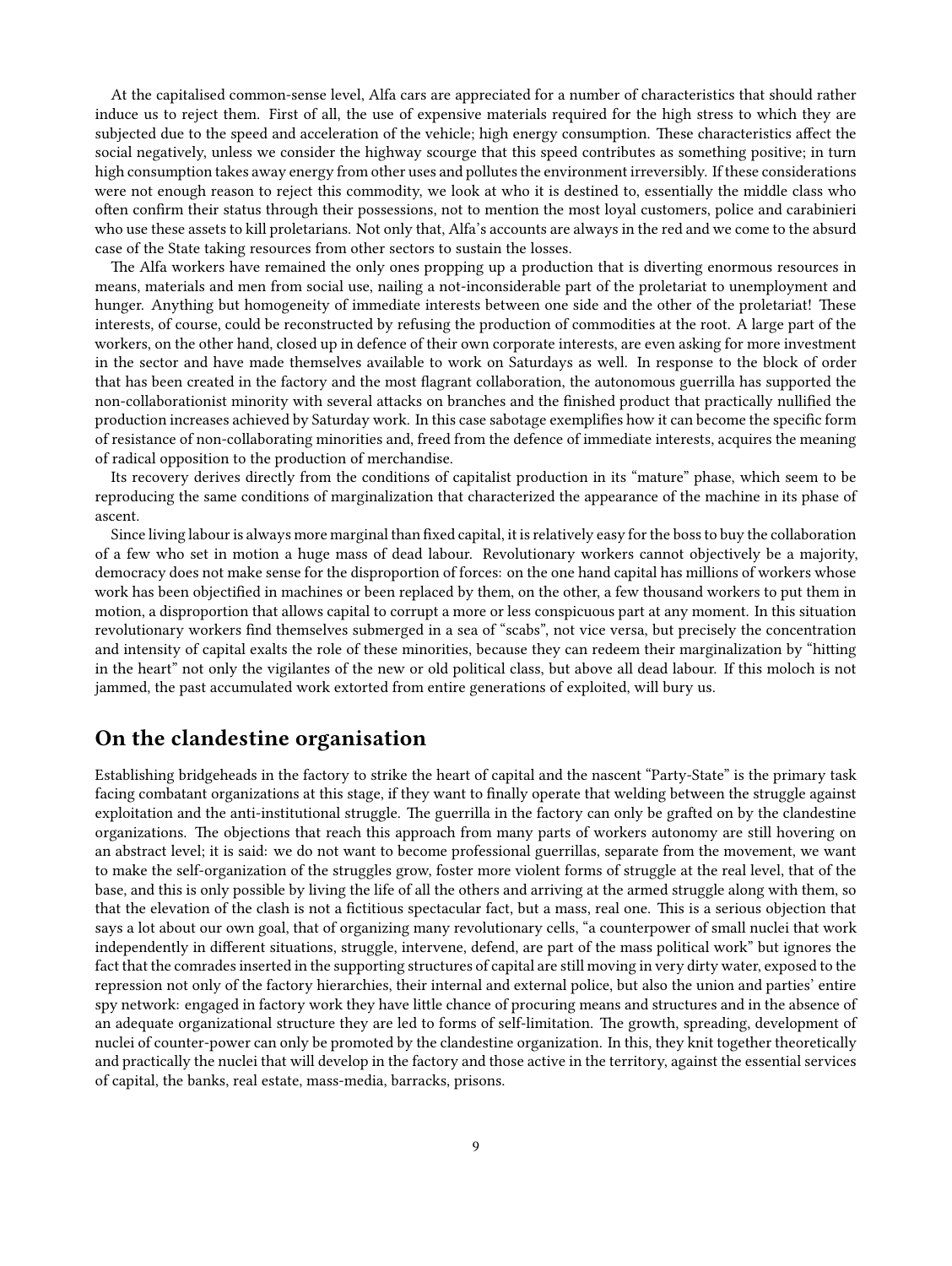If this is a fundamental part of the activity of the clandestine organization, only to this can equally important tasks make reference, such as the liberation of imprisoned comrades, the least fictitious possible attack on the structures and personnel of the political, technical, military personnel involved in the key ministries for economic restructuring, psychological warfare and repression. The sabotage of the central brain of motorization exemplifies this sector of activity. These central structures are the most delicate and therefore the most protected, thus require real "military" actions, necessary whenever an armed and attentive enemy is faced, supported by a network rich in information, means, etc. It is clear that the central structures cannot seriously be attacked until the social war has greatly strengthened the guerrilla, but this must not prevent the opening up of contradictions, the continuous wear and tear of these apparatuses also with direct actions aimed at the centre. The Moro operation has been criticized in various ways, but none of the effects attributed to it by its critics have come to pass. It was said that it would be the end of the guerrilla and instead this has further generalized, it was said that it would not destabilize anything, while in reality the political framework became somewhat more shaky and the operation had the undoubted merit of revealing in all its danger the block of power that was forming, the features of the so-called party of death. We do not agree with the ideological trappings of the operation, the "people's prison", the "trial", the "sentence", "the execution", an unnecessary and macabre imitation of the State and its violence, but these are frills, not the substance that lies in the ability-maturity of the revolutionary movement as a whole (and the Red Brigades recognize themselves as part of this movement) to strike a blow at the centre. Who doesn't remember, moreover, the criticisms that the same movement was making of the BR before the Moro kidnapping? And it was not only the voice of the critics, it was a popular voice: they hit low, those that don't count, the real murderers remain in Rome in peace. Of course, the blow to the centre has woken up the Roman politicians locked in their bunker Montecitorio to blather on justice and freedom with tanks outside the door; perhaps, some ask, if we had let them sleep a little longer … It is a serious objection but it does not come from the critiquecritiques, the clandestine movement paid the price for the psychological war that was unleashed, the suspicions, the hunt for the brigatista, reawakened police vocations, but on closer inspection it was a price that had to be paid in the short term because there is no doubt that in Moro's presence, the cotton wool accumulated around the association of the PCists would have led to the regime of historic compromise without the lacerations that it carries today and the great counterinsurgency operation would have been unleashed.

#### <span id="page-9-0"></span>**The guerrilla of everyday life**

Critics of daily life rebuke armed struggle as having reiterated politics, extremizing it; denying the sociality of the movement in order to distort it and secure its political representation, re-proposing the old Bolshevik model of political revolution that entrusts the revolution of the economy, society, daily life to a phase of proletarian dictatorship, in reality dictatorship of the party, this time a combatant party, with results that are plain to see, the daily life of the young man of Rome certainly has nothing to envy of that of the young Muscovite, indeed … It is clear that the more strictly Leninist forces, the BR, have marked this tendency to "freeze" the movement in the separate dimension of the political. Generally the extension of armed struggle and its social objectives, the dispersion of forces on to secondary contradictions rather than their concentration on the attack on the State, is not approved by the comrades of the BR for tactical reasons, but capital is not only economy, politics, repression, it is also ideology, mystification, lies, drugs, spectacle, every aspect of its domination must be struck. So for this reason the forces of total subversion must come into play and the social war acquire depth and breadth, only in this way will the revolutionary movement be able to create a situation of irreversible non-return, making all the old instruments of domination, its structures, its apparatus, useless, cutting deep into the old body of dominion. If the wound is superficial, the old body will start functioning again. If the political class is eliminated but the old structures of domination are left intact, who can guarantee that another political class will not be tempted to appropriate them? If the banks, money and all the rest are not abolished, who will guarantee the disappearance of the profit economy? Certainly it is necessary to arm spirits as well, "to purge oneself of introjected values and ideologies, conquer remotion, affirm desire, refuse the alienations that turn us into things, vibrate with passions", but the subject who is better armed spiritually always ends up worse off against the world of things and officials of things that dominate us with their rhythms, roles, ghettos and will be rejected in everyday life. The community rediscovered for a moment, a day, a month in the struggle is soon dispersed and the subject finds himself alone again, with the usual problems and moreover the anguished sense of what has been lost; the ideology of highs and the molotov alienation are born on the same terrain. Whoever was waiting for the second wave after May was disappointed: the here now never turns up twice.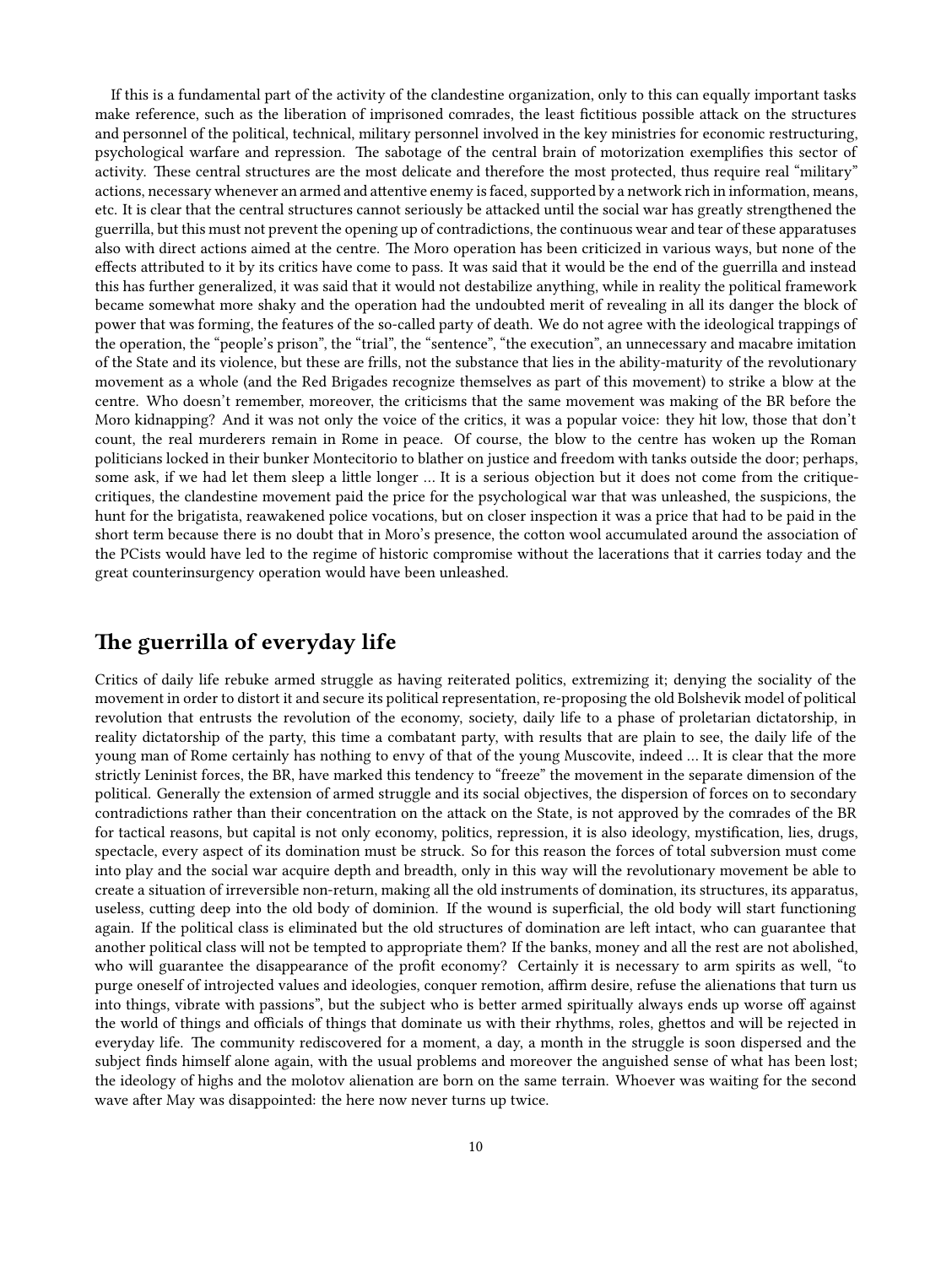"*Insurrezione*" is proposing once again the uninterrupted flow of the critique of everyday life to the practice of its subversion. There is no detectable leap in the middle, no before, no after. The germs of recuperation that can be seen operating in the action of the armed formations, are not equally identified in the ideology of the trip, in the reduction of radical criticism to a cultural exercise. We know that commodity production and ideological production proceed hand in hand. A practical, immediate destruction of goods is possible, because they are an objective fact, objectified labour to be precise. On the contrary, ideology is part of the human material base, a real infiltration into subjectivity, its narcotic. In the face of it only the old Maoist adage "advancing wave upon wave", seems to work, in the sense that a continuous adaptation of critique to the multiplicity and reproduction of situations in relatively new forms is necessary. We cannot then fail to glimpse the specific attempt of capital to separate the two terms of the problem: on the one hand a critique of arms increasingly projected into the universe of the political indifferent to the human condition, on the other the arm of critique diluted in the cultural exercise that is not only abstract, but worse has the defect of being the monopoly of the new professionals of culture, the passionless cynics. Is it not true then that the machine gun is missing from the guerrilla fighter of daily life? The here now, the forcing that is operative starting from today.

# <span id="page-10-0"></span>**Fictitious autonomy and real autonomy**

What is most criticized in the area of autonomy is the inability to grasp one's everyday life as substantially organic to the capitalist way of life, of which it reproduces the normality of the rhythms, cycles and situations of the ghetto. It is precisely this normality that represents the most serious pitfall for the capacity for resistance and rebellion of individuals, that most delays the effective secession, autonomy achieved as subversion operating in every moment of daily life. What appears to be movement is a circle that is continually closing in on itself, stagnation, weakening the capacity for emotion and revolt. We will not be the ones to discover boredom, frustration, the sense of powerlessness, the coldness of stupidity and the fictitious. An assembly, a meeting are often an offence to intelligence, but one remains due to the false opinion that underneath there is ground to be rediscovered, something to save, that in any case political matches are being played there. It's false. Everything has already been decided by daily inertia, the tiring duties of militancy, the ideology of accumulation, the commitment to struggle as a guarantee of the revolutionary outlet. The false antinomy between work and leisure is reproduced with the division between the time of militancy and alternative life, but the misery of this alternative is all measured on Saturday night in the piazza, the discontent, the recreation of private life for couples, families and tribes. Autonomy's ambition to be an alternative to the project of combatant forces is legitimate but dubious: this will perhaps exist in some of its groups and members, for us it is above all a way of being, a swamp of contradictions. More than a political line, it is a phenomenology that it is a matter of fighting, this logic of the Marxist mole that one wants to imagine working away because nothing can be seen around one or at least nothing that one would like to see develop. A logic and a method, that of the assemblage of the most heterogeneous personal dispositions but all generally attested on the other side of a decisive choice of total struggle and a definitive rejection of ideology and politics understood as a context of incessant mediation as an end in itself: acting on the comrades' psychology, their feelings of guilt, the need to make themselves useful, feeling militants committed to escaping the void of separate liberatory practices (hippyism, individualistic tavern philosophers, "desiring" whims), on being able to consider themselves supporters of the "terrorists" without running the risks and feeling a bit inside history with the alibi of the most advanced discourse.

Only (and excuse our critique-critique of this primacy) real autonomy as an armed project against all the aspects of social life, the constitution of a network of resistance and attack on the vital centres of the system of exploitation and death, living with fullness in the awareness of already being partially outside the tentacles of capital can permit the beginning of this journey of liberation. But also here, at the level of the operating subject as at the social level, it is necessary to cut the bridges with everyday normality, create a situation of non-return, clandestinise oneself. And here we must also dismantle the images of convenience that have been created around the clandestine organizations, it is thought that the work of the guerrilla can only be conducted so as to undergo pressure, instrumentalism of oneself and others. But the motivations pushing many comrades towards armed struggle are the motivations of their own liberation. As the German comrades of the Revolutionary Cells pointed out: "We believe that the total war against the system of domination of man over man encompasses simultaneously and in equal measure the struggle against the capitalist system that is within us. The urban guerrilla, armed in the best and most militarily organized way, is destined to fail if it has not undertaken this total struggle …". The guerrilla group that undertakes this total struggle takes on all the characteristics of a common army, an underground society that fights hierarchical divisions, labourers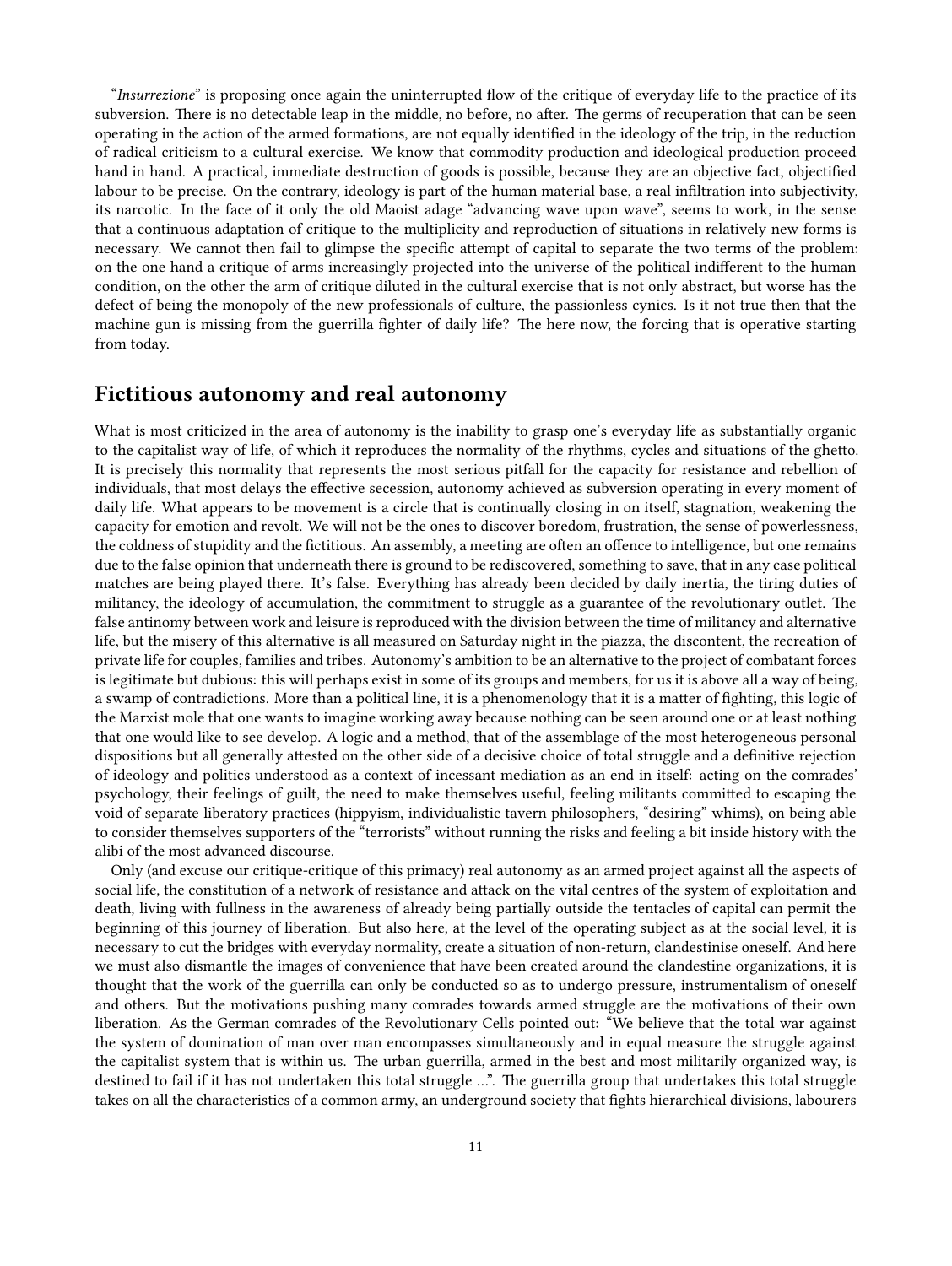and bosses daily, not only for theoretical but essentially practical reasons: a guerrilla formation resists if it adapts to \*\*\*its very definition, an idea to which new heads always grow, to the principle that each of its members is "capable of and wanting to direct it  $-$  that each one can come to act alone, that each one is the group  $-$  possibility and will that in turn is a collective, not an individual process — the guerrilla is the group, which means that each individual learns in the collective process that is the practice and in general we learn that way, in the clash, since this forces us to learn and change ourselves to achieve this: the guerrilla is the group".

If "revolution is abandonment of the spectacle that passivizes, which makes one object, it is multiplication of critical subjects able to recognize themselves more and more (and less and less the avant-gardes of the show) the ability to act creatively". \*\*\*\*"Nothing is better than the guerrilla that lives only if there is a multiplication of critical subjects (and the jails are full of these subjects) and lives despite those who only consume it as a spectacle, victims of the mass media. If violence is a show "that is consumed in the shadow of survival" every village, every city has its stage and its actors; violence is a spectacle for everyone, provided they have the will.

## <span id="page-11-0"></span>**The movement of '77 and the guerilla**

The difficulties in which the movement finds itself after the great wave of '77 are in some analyses imputed to the guerrilla that would have expropriated mass violence, increasing the consumers of the spectacle of violence, distorting the movement by giving it only political content. First of all, the same movement of '77 did not come from nothing, it has its own history, which, and it is hard to deny it, the actions of the guerrillas also influenced. If we had limited ourselves to irony, in Rome Lama would have held his rally at the University and what became a historical event, the expulsion of Lama from the University, would just have been a disturbed rally, perhaps intelligently, but still a rally, so a victory for Lama and his acolytes. It is difficult to separate the movement of '77 from all that has been said and done over these years, especially by the armed groups and the autonomous guerrilla.

Since then the movement has progressively lost the streets; the repressive apparatus, born and developed against the street demonstrations, has come out in full force. This was predictable. The attempt by the autonomia to reconquer the streets at the military level was immediately revealed to be unworkable. After eroding the streets, power closed meeting places, newspapers, radios, began the systematic hunt for autonomy. That was also predictable. The critique critique of Milan (we are referring to the authors of "*Insurrezione*") highlights the movement of '77, rightly, but contradictorily, hides its consequences. One wants the expulsion of Lama, the siege of Bologna, but does not want the repressive consequences. These, if there are any, should be attributed to the guerrilla. A nice inversion! Like the other, that the guerrilla takes away legal space from the movement, it accelerates its criminalization.

We have already said that the exceptional laws were enforced after '68, against the movement, and at a time when commodities were still a solid vehicle towards consensus. Today, power needs to ideologize, to convey messages concordant and converging towards consensus to people. The dominion of the fictitious can only be totalitarian, just as it takes just one note off key to break the spell in a symphony, at a nice meeting of Tronti on the working class becoming State, one almighty raspberry is enough. The opposite hypothesis can then be made: the movement would have already been routed, its offices, its newspapers, its radios, if the guerrilla had not acted as a lightning rod, drawing all the repressive apparatus on to itself. Power's aim in this phase is to isolate the guerrilla, eradicate it from the movement and distort its contents and social and cultural roots, and to do this it cannot criminalize the movement because today it would find welcoming it a developing underground society. The movement has the space of the guerrilla, if this collapses, it will swallow it. Imagine General Dalla Chiesa's men freed of their "institutional" duties. The critique-critique that tends to isolate the guerrilla from the movement is perfectly functional to the plan of repression that uses violence against the guerrilla and uses critique (from Asor Rosa to cynics without passion) to isolate it. Critique-critique, who knows everything, does not know that by isolating the guerrilla, he is also preparing the conditions of his own precipitation into clandestinity, unless capital, in its great ingenuity, as today it cannot recognize its friends and tortures, kills, pursues the terrorists, tomorrow will not be able to recognize critique-critique as its only enemy, and guarantees it chairs and stages.

The critique-critique of Milan is not the only flaw in the panorama of the authentic, there is also critique-critique of Catania who, unlike the first, has decided to occupy "the editorial" area of armed propaganda: we refer to the article that appeared in n. 21 of "Anarchismo" that after having established the generalization of illegal behaviour and the pre-revolutionary character of the current phase, at last wants to say a clear word on what the revolutionary tasks of the anarchists should be. Given the premises one would have expected an answer like this: the anarchists must start to rebel. None of this: anarchists must *push* the exploited to rebel. In the malevolent interpretation this might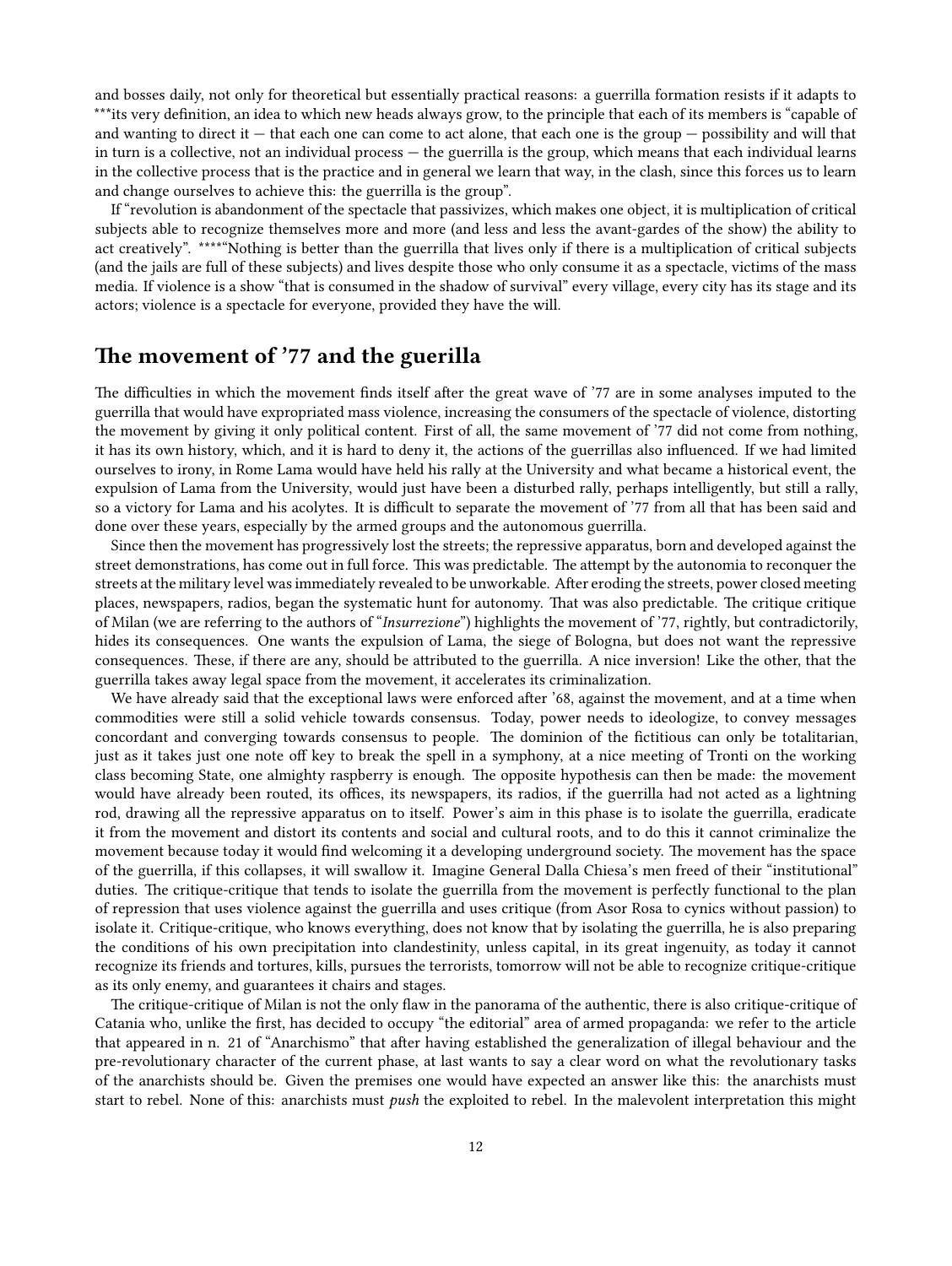mean: it is the same old thing, the Leninists, the Stalinists, the workerists rebelling, why should the anarchists have to limit themselves to pushing others? who will push the anarchists? Won't they find themselves outside history yet again? In the benevolent interpretation: pushing the exploited to rebel in the only way possible, i.e. by rebelling, not with rivers of ink. Let's take this interpretation as good and carry on. Unless a return to old forms of individualism (respectable if practised, but questionable) rebelling means organizing oneself if you do not want to expose yourself to massacre and if you want to give a minimum of continuity and light to action. Critique-critique leaps over this trifle with a flight into nothingness: he writes: "Anarchists must understand that the only alternative to the BR is not an anarchist organization (AR or whoever) but generalized armed struggle, pushed to the insurrectional level, a much more significant fact than the highest achievements of the historical organizations". What does it mean? Nothing, or something worse, shit or thereabouts. On the one hand rivers of ink are consumed, to pay "cautious attention" to the "Stalinist" organizations to highlight the counter-revolutionary potentialities, then it turns out that the problem is not that of organizing the non-Leninist forces but of "generalizing" the struggle. Given that the anarchists have not yet taken a position, is not organizing the non-Leninist forces part of that generalization? Apart from this, what is the point of saying that generalization is an alternative? From what is known most of this "generalization" has been conveyed and promoted by Leninist organizations who rightfully hold the hegemony, or does "Anarchismo" think that all these people who are rebelling are pure fruit of nothingness or of reading the magazine? or do they think, like critique-critique of Milan, that the insurrectional fire will burn all the forces that started the fire to leave free expression to critique-critique? The anarchists who thought seriously about the Russian revolution had far less optimism. Berneri, reflecting on popular insurrectional action, saw more anarchist "effects" than anarchist "intentions": "I do not think, he wrote, that the function of the anarchists in the revolution should be limited to "suppressing" the obstacles to the manifestation of the will of the masses : I see serious dangers and not a few difficulties in municipal and corporate selfishness. It should be added that the popular initiative does not always maintain its momentum beyond the insurrectionary period, so much so that there is little to fear of 'letting go' on the administrative political terrain. Being with the people is easy if it comes to shouting: Viva! Down with! Or if it's simply a question of fighting. But the time comes when everyone asks: what do we do? We need to give an answer. Not in order to be leaders but so that the crowd does not create them". Critique-critique should know that it is no longer a question of shouting Long live armed struggle, long live armed joy: armed struggle does its own propaganda, it does not need cultural rackets, nor is it just about fighting any old way, in any group as unfortunately happened for many anarchist militants of the past. Getting organized is more than just taking up arms, giving yourself a more or less clandestine structure and starting to fight. It also means giving an answer to the decisive questions of the revolution.

Makhno never blamed the failure of the anarchist movement in Russia on the Bolshevik repression. Let's listen to him: "Anarchism had no clear and concrete opinion on the main problems of the social revolution … On the occupation of the factories it had no clear and precise conception regarding the new production and its structure. Regarding the communist principle 'from each according to his abilities, to each according to his needs' the anarchists never tried to apply this in reality. They did not know what forms the revolutionary activity of the workers should take and what relationship should exist between the masses and their ideological centre. To shake off the yoke of the authorities is right but we must also know with what means to consolidate and defend the conquests of the revolution. It is precisely these shortcomings that distance the anarchists from the activity of the masses and relegate them to social and historical impotence".

#### <span id="page-12-0"></span>**Towards a revolution without a model**

On the walls of Bologna the words: USSR, China, Cuba, Vietnam, appeared with four crosses above them. Models have seen their day and are collapsing one after the other and not only political models, but also models of thinking and predicting political events. After so many ideological acrobatics to bring unexpected events to within their models of intelligibility (and the many fallen) everyone has become more cautious. To the extent that the idea of the model is nothing other than the ideological form of power, there is nothing to do but rejoice in its liquidation, because this means it is possible that a new form of thought will be born. The death of models and thinking up models frees up thought. Models are both instruments and forms of the exercise of power, as the French gauchistes say models are "little bosses" that we have in the brain. "Whenever a human being, a new group contests power and tries to imagine a different life, models see their social base reduced: they resist only because they have not lost their economic base, which is the concentration and pseudo-rationality of the productive forces. The liquidation of models passes through the deepening and acceleration of this conflict, that is, of the \*\*\*concentration between what individuals are forced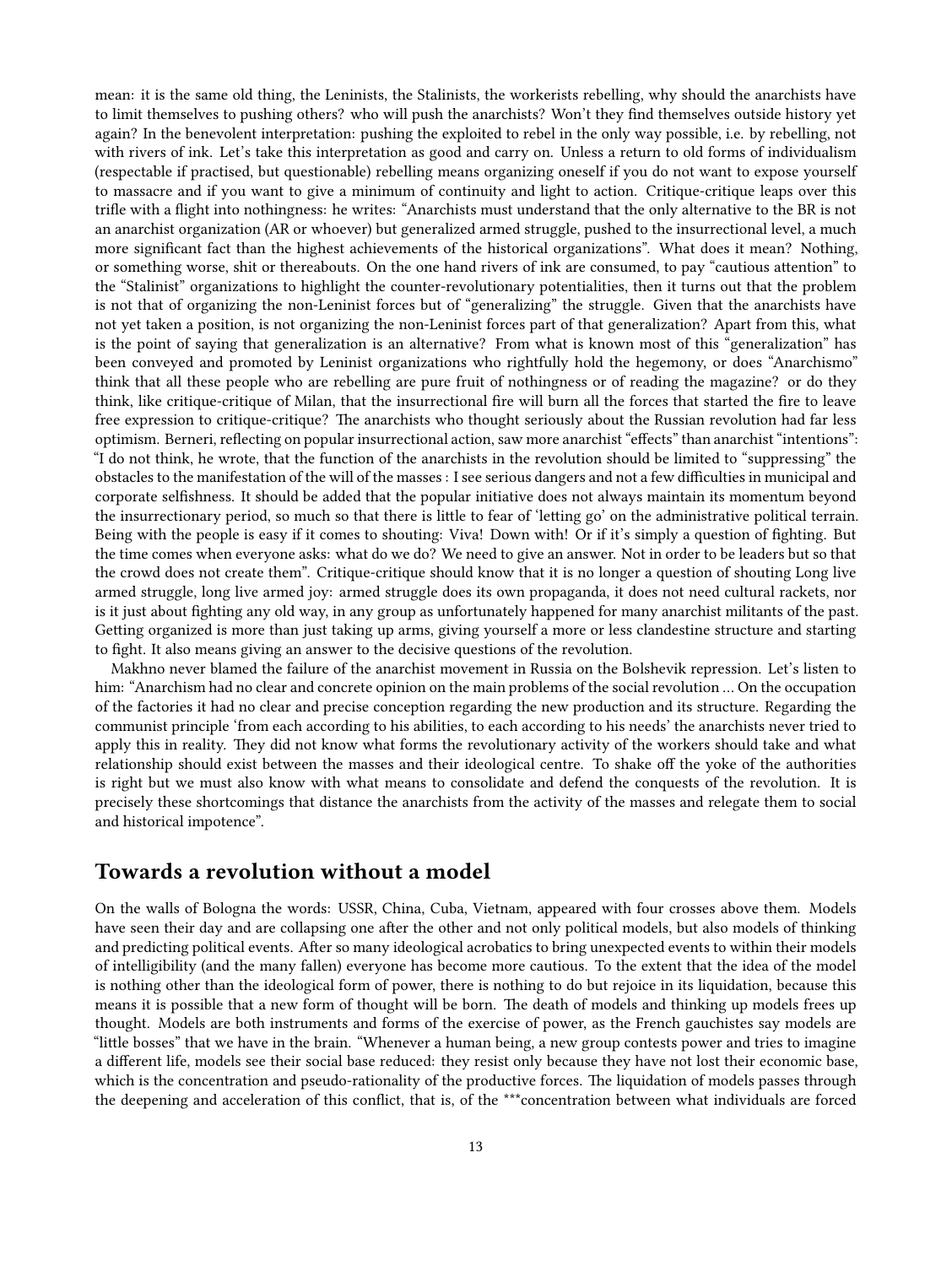to do and what they could do without being forced". " *Controinformazione*", as was "predictable", has gratified us as a singular, utopian phenomenon in the panorama of realism and apodicticity. There are two types of thinking and two types of individual, on the one hand the professionals of politics who think and act according to models and concepts, on the other those who strive to think without models, utopians and sweet poets. We would belong to the second category but we would be a singular phenomenon, relegated to the margins of the polis, as Plato proposed. "*Controinformazione*" still reasons according to models and, moreover, idealistic ones because it presupposes that ways of thinking can exist independently of the historical and social conditions of their emergence. One should know how to say \*\*\*why and where realistic and where utopian thought is formed in society. The realists, as we know, cut a very thin figure in May, they limited themselves to giving voice to the claim of one thousand francs a month; May belonged to the utopians, those who said: what matters is being realistic, demanding the impossible. Not accepting the split between the "real" and the dream without a model, but wiping out the former in the name of the rights of the latter. The change for which the real is opposed is not another real or another model, but a utopia that is taking place before our eyes. What prevents us from seeing it are our intellectual habits. To see it, moreover, we must contribute concretely to doing it.

\*\*\*\*A model is something that exists: from whose contemplation the form of a thought or an action is born, but today there are no models. What we are looking for is not a model but a project, an anticipated reality, something that does not exist; it is said that utopian thought is inefficient, but the arguments in terms of efficiency are in essence arguments that have come out of capitalism and which must disappear along with it. It's a sort of cop in the brain. After all, every topic of this kind comes out after a remotion: would I do or say this or that, but it would be useless, unrealistic, inoperative, so I shut up. The revolutionary project is precisely this initial remotion, it is what capital silences. And as always in such situations, when what has been removed is made explicit, one notices that instead of being an enormity or a scandal or something inconceivable it is quite the contrary, obvious, simple, accessible, achievable.

It has already happened in history that "decadence" and rotting were such that new relations of oppression appeared as liberators only because they proposed something else. But capitalism has made oppression penetrate all areas of existence and this has made it possible for the first time in history to question the global and universal fact of domination, which certainly does not mean that new relations of oppression cannot appear liberators but that the battle between revolution and counterrevolution has a wholly new stance in history, the disappearance of oppression itself. The utopians are asking for the impossible?

#### <span id="page-13-0"></span>**Socialism and communism**

Communism is the advent of the realm of gratuitousness, the disappearance of money, of exchange value, the end of the mercantile plague that has pervaded every turn of human existence. Abolition of the economy with all its categories: wages, price, profit. "Stasis of economy" the economic operators of the fictitious would say or "alternative management of the economy" but the economy is no longer there, the laws of having are no longer recognized, credits and debits can no longer be collected or paid.

The objections cannot be counted, worse they do not even stand! "Without money what would we do?". The whole economic universe appears to us as natural as air and water. If capital materializes in the flow of goods, cheques and banknotes, forests of TV antennas, anti-guerrilla helicopters, the megalopolis, it is also representation: by acquiring all the physicality of men, becoming blood and thoughts, it remains and reproduces itself because it is such in the head of each one, because it imposes self-representation mediated by the inorganic forms in which it manifests itself. That this colonization is not total, that indeed the containment is often followed by an inversion of tendency, a dissolution of its power to subjugate consciences is only the sign of resistance opposed by human subjectivity in revolt. As proof of this there is a whole series of acts and behaviours that the revolutionary movement has begun to practice in a widespread manner, looting, self-reduction, house occupations, rent strikes, all aimed at depreciating the function of money, to create a "really different thing" not starting from a pure and simple rejection of the current world, but using, transforming what this world produces, wastes.

Precisely because the dominion of the economist is the dominion of the fictitious and capitalist representation, it is necessary to show all the uselessness of money to the "civilized" sick with the philosophy that "it has always been like this and always will be". The fascination of money consists of the opportunities it offers, very few indeed for the great majority of proletarianised, the only real opportunity granted is miserable survival, even if the mercantile spectacle encourages the exchange of one's servitude for the most useless and absurd objects. So communism, which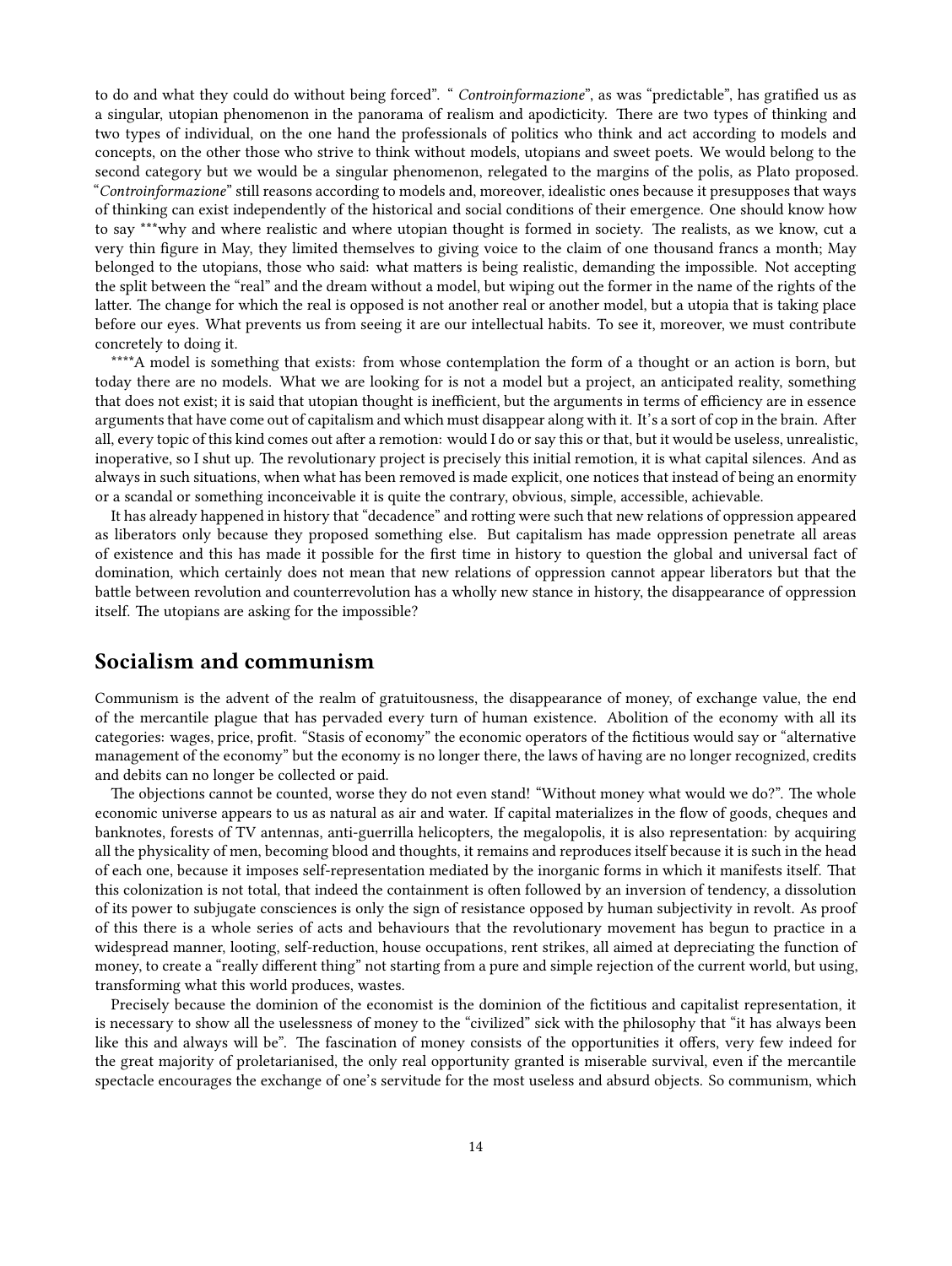is the unlimited satisfaction of human desires and needs, full realization of the freedom to live according to one's own pleasure and inclinations, will abolish these mechanisms of constraint.

The communist indication cannot therefore be separated from the immediate visualization of the possible communitarian reorganization, the consequences that it will imply in all fields of social life of the expiry of the communist project along the process of the revolutionary war. They are not few, both among those who practice or theorize armed struggle, and in the universe of autonomia that place communism as the aim of their programme and their choices of life and struggle. But all too often these are partial indications, which do not clarify in depth the necessary overcoming and the distinctive lines of the new world that can already be defined through the motions of the heart, the intelligence of the elementary truths that dominion has permanently veiled preventing us even from thinking that it was possible to change the state of things beyond the recognized limits. The daily experience of the reports, writings and documents of the revolutionary area leave us with the doubt that we are not going beyond the indication of counterpower, of rights but not better specified fulfilment of needs, some elements of the program are all still within the economy as a separate reality or in problematics of alternative management of the mercantile reality. And the doubt becomes atrocious when we hear a perspective of communism mediated by the worst tradition of vulgar Marxism: the "socialist" way of producing, wage equality, generalized assistance, nationalization of the means of production and exchange, State management of the economy, the political dictatorship of a party or, in the sovietistic variables, self-management of the factory by the workers and an executive body with imperative and revocable mandate of the individual councils. Let's be clear about this, this is socialism, a not unrealizable variable of capitalist development in its earlier phase, a form of productive and social organization partially realized in the current structure of the western capitalist area and ideological support of the Eastern one. Even if we believed that such a society of work, the production of "use values", depersonalization and regimentation for the construction of a "better tomorrow" could be realized in its entirety, we could only line up "against socialism". A collective debate on the content of communism, making an effort to visualize the new human community, the landscape that will be transformed in such a radical way that you can hardly imagine it, defining the great lines that will distinguish it, the elements that tend to prefigure it, becomes all the more important.

The revolutionary movement cannot limit itself to extending and perfecting the exercise of arms and critique of the existent to establish itself on the "negative", but must question itself on the world that can be created starting from needs, desires, dreams, from the violent and liberating pursuit of everything that society denies, but also starting from the possibilities that society lets us perceive, that thought taken entirely from the laws of the existent refuses to see. What is most striking today in fact is the apparent contradiction between the maturity of communism on the material level and poverty of the idea itself. This contradiction that though being apparent is no less harsh or easy to resolve, because such apparence appears to be rooted in the logic of capitalist development, in the perversion of the productive forces, which have produced a real colonization of thought, a mutilation of the capacity to understand and want more from the will than the interests of power and its officials. Marxism distorted in the guise of determinism can no longer represent a real rupture and theoretical alternative to this logic of capital: the idea seems to adhere totally to reality, the conception of the future community that arises from needs and desires no more than from\*\*\* the possibilities of their realization that often reduces itself to the enunciation of a slogan.

Certainly the idea of the future communist society implies such destruction of perverted forces, such a total overthrow as to instill dismay and disbelief, more than fear and distrust of those who suggest it superficially. Yet capitalism itself has accustomed us to continuous, inhuman, profound destruction: its wars have destroyed entire cities, immense productive forces, but it has rebuilt them in greater numbers and has increasingly bent them to its dominion. A sign that the level of generalized social knowledge is such as to allow the immense task of eliminating the horrors of capitalist industrialization and commercialization, the total reconstruction of cities and the restoration of nature. Perhaps the need for profit is stronger than the new vital need for liberation?

### <span id="page-14-0"></span>**Guerrilla and/or insurrection**

From the beginning the armed struggle in which we recognize ourselves has not presented the characteristics attributed to it from a certain theoretical side. It is instead a social war, the opening up and development of a clash between the forces of a communist movement that has manifested itself in Italy since '68 / '69 and the new dominion that capital is preparing, a confrontation necessarily conducted in the forms of guerrilla; this, taking root in the "movement", will find forces and motives that do not distort it in the separate dimension of the political and do not transform it into a mere counterposition of an apparatus for the conquest of power. After all, the margins of this possibility are shrinking more and more; if someone has decided to involve sections of the labour movement and the PCI through the destabilization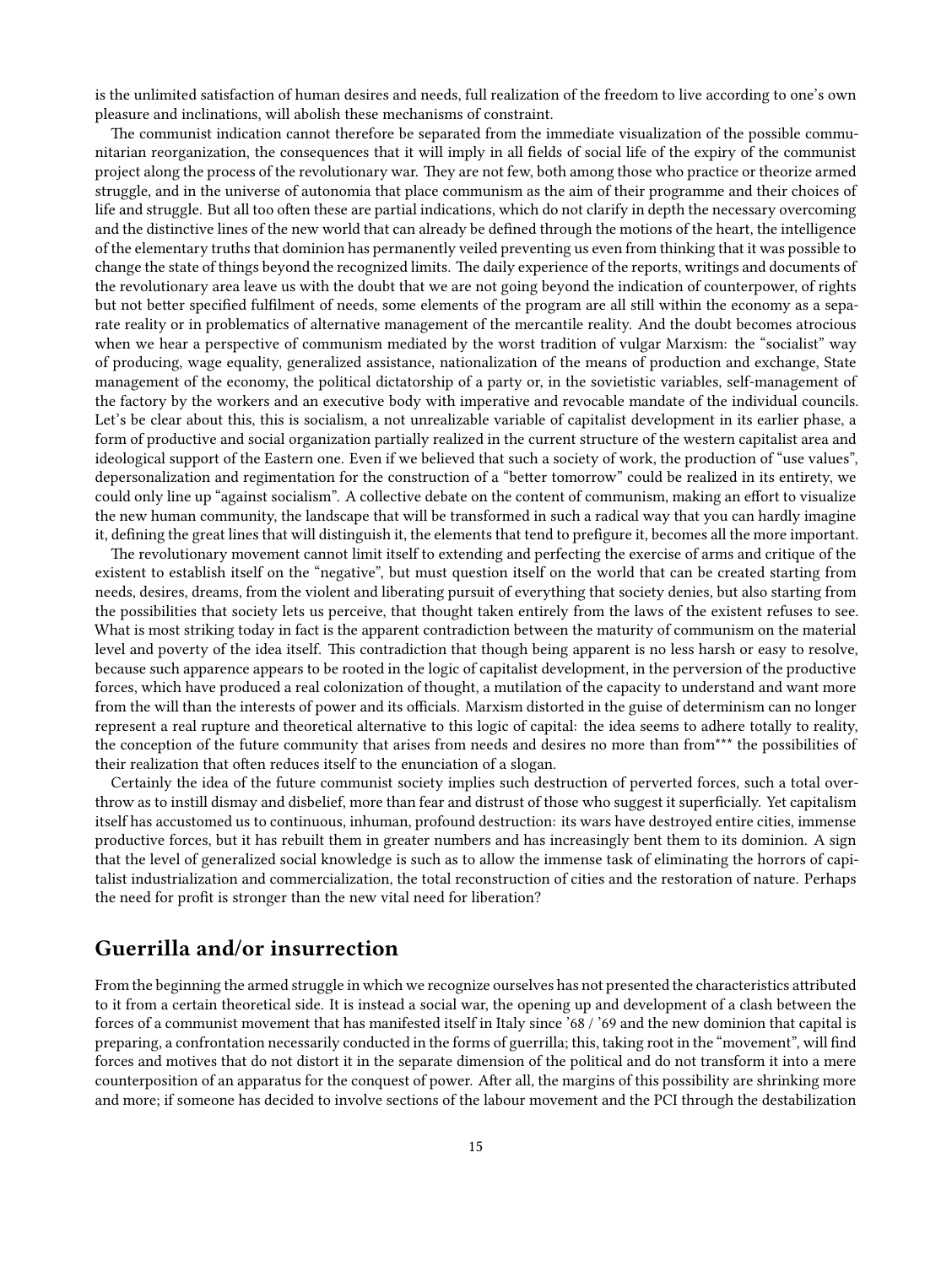of the political system, starting a civil war process with obvious and very undesirable international alliances, he had to change his mind for two reasons, first because the PCI is essentially "Berlinguerian", second because the international alliances are no longer there, China is really close! Ideology, as we know, is slower than practice but sooner or later "revisions" will not be lacking.

It is therefore appropriate to ask oneself who determines the timing of the precipitation of the crisis. Only when the social war has spread its full potential and all the ideologies of the transition to socialism have fallen under the hammer of criticism, only then will the phrase "bring the attack to the heart of the State" finally acquire its full meaning.

We cannot predict what the winning outlet could be. A classic insurrection? Some are theorizing this and this certainly cannot scare libertarian communists. Of course, it will be an "insurgency" which, precisely because it has begun to manifest itself, must be encouraged with continuity of initiative that the legal or semi-legal struggle no longer allows, it must be brought alive, a project of incessant shaking up of daily normality determined in conditions adapt at participation, what is unacceptable is the counterposition between the guerrilla and insurrection, the idea for example that the former can negatively affect the second. We also think that precisely in the unlikely hypothesis of a sudden insurrectionary participation or of a "great stoppage" like the French May, the absence of militarily and theoretically prepared active groups may be fatal to the event leading to defeat or self-extinction. Detroit, Paris, Gdansk, Bologna! spell out the authors of "Insurrezione". Let's leave aside the analysis that would highlight the diversity of situations or their importance, we would rather not hear this singsong logic any more: "and the years pass, the children grow up, the mothers whiten\*\*\* …" on the other hand it is historically demonstrable that The action of armed and / or illegal groups favoured both the revolutionary outlet and victory in the final squeeze.

#### <span id="page-15-0"></span>**Striking the heart of dominion: banks and State**

The forces of total subversion will then have to fully hit the heart of the State, before it can rise again in another guise. "The more our action is resolute and rapid, the less blood will flow". So first, then, the more determination and absence of democratic scruples, the vital elements of social organization will be eradicated, the less the problem of an authority that regulates, directs and arbitrarily reorganizes itself. The resolute action of the revolutionaries, their initiative also unilateral is the only one that can allow the self-organization of wider layers of proletarians and then of the population as a whole. " The defection of some of those who would be initially hostile, into the camp of universal selfmanagement is the touchstone which will enable us to reckon the success of the first measures we adopt and of their advantages to all….Nevertheless, one must take into account those conditioned by hierarchy whom the habits of slavery and self-disgust, deep-rooted suppression and the taste for sacrifice push to their own destruction and to that of all the advances in the realm of actual freedom. It is for that reason that it is a good idea if, from the outset of the insurrection, internal enemies (trade union chiefs, party men, workerists, scabs) and external enemies (bosses, managers, cops, soldiers) can be neutralised."

"The revolution of everyday life will blot out ideas of justice, punishment and torture, which are notions dependent on exchange and fragmentation. We don't want to be judges, but, by destroying slavery, masters without slaves recovering a new innocence and gracefulness in living. We have to destroy the enemy, not judge him. Whenever Durruti's column freed a village, they would assemble the peasants, ask which were the Fascists and shoot them on the spot. The next revolution will do the same. With perfect composure. We know there'll be no-one to judge us, nor will there ever be judges again, because we will have gobbled them up."

La rivoluzione, all'inizio, avrà comunque bisogno di molti ostaggi per neutralizzare soprattutto le rappresaglie esterne. Le strutture centrali dello Stato saranno fatte saltare immediatamente decapitando il corpo della repressioneamministrazione e impedendo così non solo una possibile riorganizzazione della controrivoluzione ma anche le tentazioni autoritarie. ") Provision should be made for the destruction of buildings and hostages in the event of a threat of repression. Whatever cannot be readapted for the advantage of all may be destroyed: in the event of our succeeding, we can always rebuild—in the event of our being defeated we shall hasten the ruination of the commodity system.". ) From the very outset our endeavour must be to prevent any backsliding, and to burn behind us the bridges of the old world, by helping to eliminate banks, prisons, asylums, courts, police stations, administrative buildings, barracks, churches and oppressive symbols. Not forgetting dossiers, files, identity papers, hire purchase agreements and payments records, tax forms, financiers' paper-mills and the like."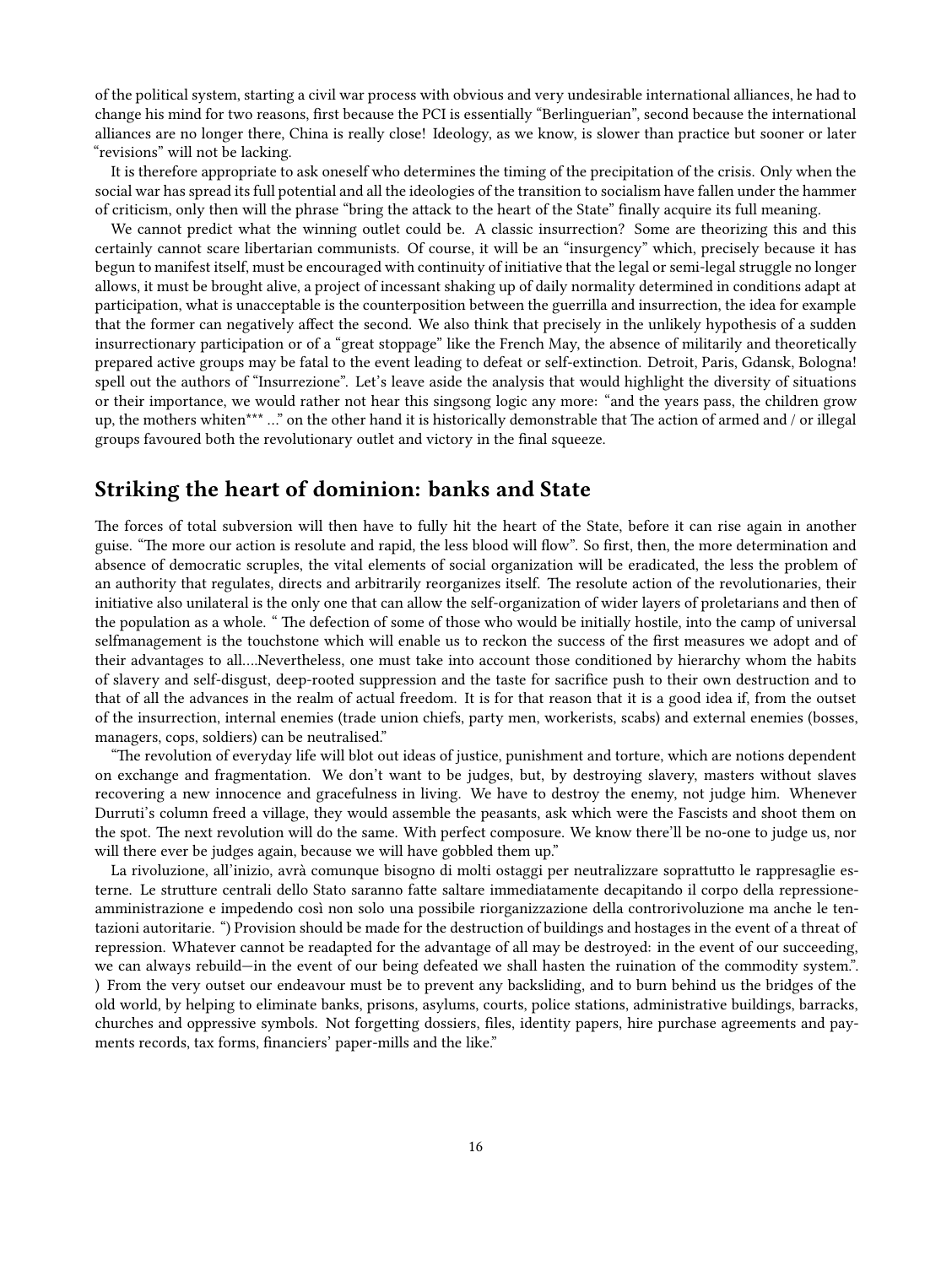# <span id="page-16-0"></span>**A project**

Ratgeb (Vaneigem) puts at the base of his project general self-management by the assemblies of the revolutionary workers who will occupy the factories during a general wild strike destined to spread over the entire capitalized territory and transform itself into insurrection. This is not a pure re-edition of the old council projects because Ratgeb does not entrust decision-making to the self-organized class but to subjectively revolutionary workers and does not theorize the self-management of mercantile production. He means by general self-management the radical reorganization in the anti-commercial and libertarian sense of society. It is clear at this point what divides us from him: first of all, his is an all-French view that does not consider the specificity of the clash in act in Italy; secondly, he is completely extraneous to those analyzes which, even from different angles, have repudiated the factory as a pole of aggregation of social insubordination and a place of organization of the forces of revolt; thirdly, he refuses to such an extent the idea of worker integration in the logic of capital and that of the perversion of the productive forces to attribute to the factory producer the role of historical revolutionary subject and to re-establish the myth of the general strike May's experience revealed in its inadequacy. Much is however what unites us to Ratgeb and to all those who try to see in order to change. The minimum condition is the acceptance of the war, the basic discriminant the verification of its communist content.

"La fine della merce significa la nascita del dono in tutte le sue forme. Le assemblee di autogestione generalizzata organizzeranno dunque la produzione e la distribuzione dei beni prioritari. Esse registreranno le offerte di creazione e di produzione da un lato, le domande individuali dall'altro. Dai prospetti aggiornati ciascuno potrà prendere conoscenza degli stock disponibili, del numero e della ripartizione delle richieste, della localizzazione e del movimento delle forze produttive… Le fabbriche saranno riconvertite e automatizzate o, nel caso dei settori parassitari, distrutte. Un poco dovunque officine di libera creazione saranno messe a disposizione di tutti i talenti… Le costruzioni inutili (uffici, scuole, caserme, chiese… ) saranno, su decisione delle assemblee di autogestione generalizzata, distrutte o preferibilmente trasformate in grandi collettivi, depositi, alloggi di passaggio, labirinti e terreni di gioco… Trasformare i supermercati e i grandi magazzini in centri di distribuzione

Therefore, abolition of the economy, in Ratgeb's project, destruction of the banks and gold reserves. Immediate destruction of the power that is based on money and gold, we must expect a very violent reaction of the middle class which has put all this power in the safes and strongboxes of the banks, the proletarians on the contrary can only look favourably at this measure, in the bank they usually go there to pay bills to the middle class. If the revolution resists this violent reaction, it will have passed the first barrier. On the other hand, let's ask ourselves: what alternative is there? Alternatively there is only the control of the banks and the whole economic apparatus to "guarantee the final victory of the revolution". But we know that this defines the birth of a State, the beginning of the compromise, a dynamic that starts from the taking of the Winter palace and arrives at the prestige games of the Nep, the commercial treaties with the "capitalist" States and all the rest. The revolution will bring about such a devaluation of the currency that its possession will mean very little, different is the situation for the prized currencies and the gold with which the possessing classes abundantly adorn themselves, it will be a question of raking it and destroying it or preferably keeping it from somewhere *in such a way* that it can be quickly destroyed in the case of defeat. Its custody could prove useful for opening up some breach in the international front of the counter-revolution, the glitter of gold works wonders in the eyes of reactionaries.

Italy is largely dependent on the international economy in some basic sectors, the food sector above all, that is decisive in the revolutionary process. In order to guarantee the victory of the insurrection, control of the agricultural sources of supply is fundamental: in the whole central-northern area the political social organization of the agricultural producers (from farms to small owners) is functional to the existing system and is interested in its maintenance. The production-distribution integration of the agricultural cooperatives, especially those in Emilia (freed from the grip, not only ideological, of the PCists) can favour the revolution if it does not abandon itself to boomerang acts. As Ratgeb rightly notes: "Senza la coscienza dell'autogestione generalizzata, il saccheggio nel migliore dei casi è una forma incoerente di distribuzione. È un atto separato delle condizioni rivoluzionarie in cui la collettività, che crea i beni, li distribuisce direttamente ai suoi membri. Per altro, rischia, causando carestia e mancanza di prodotti utili, di ingenerare confusione negli spiriti e provocare un ritorno ai meccanismi della distribuzione mercantile".

However, we must expect a not very favourable reaction of the average owners who will have to be replaced at the head of their farms but it will probably not be possible to survive without a great migratory movement towards the countryside, which coincides with the process, also essential, of re-humanization-communistisation of the territory. This movement, already existing today especially among the young people and variously hindered, will find some structures already ready, using what the middle class have built on the liquidation of the countryside, in particular "second"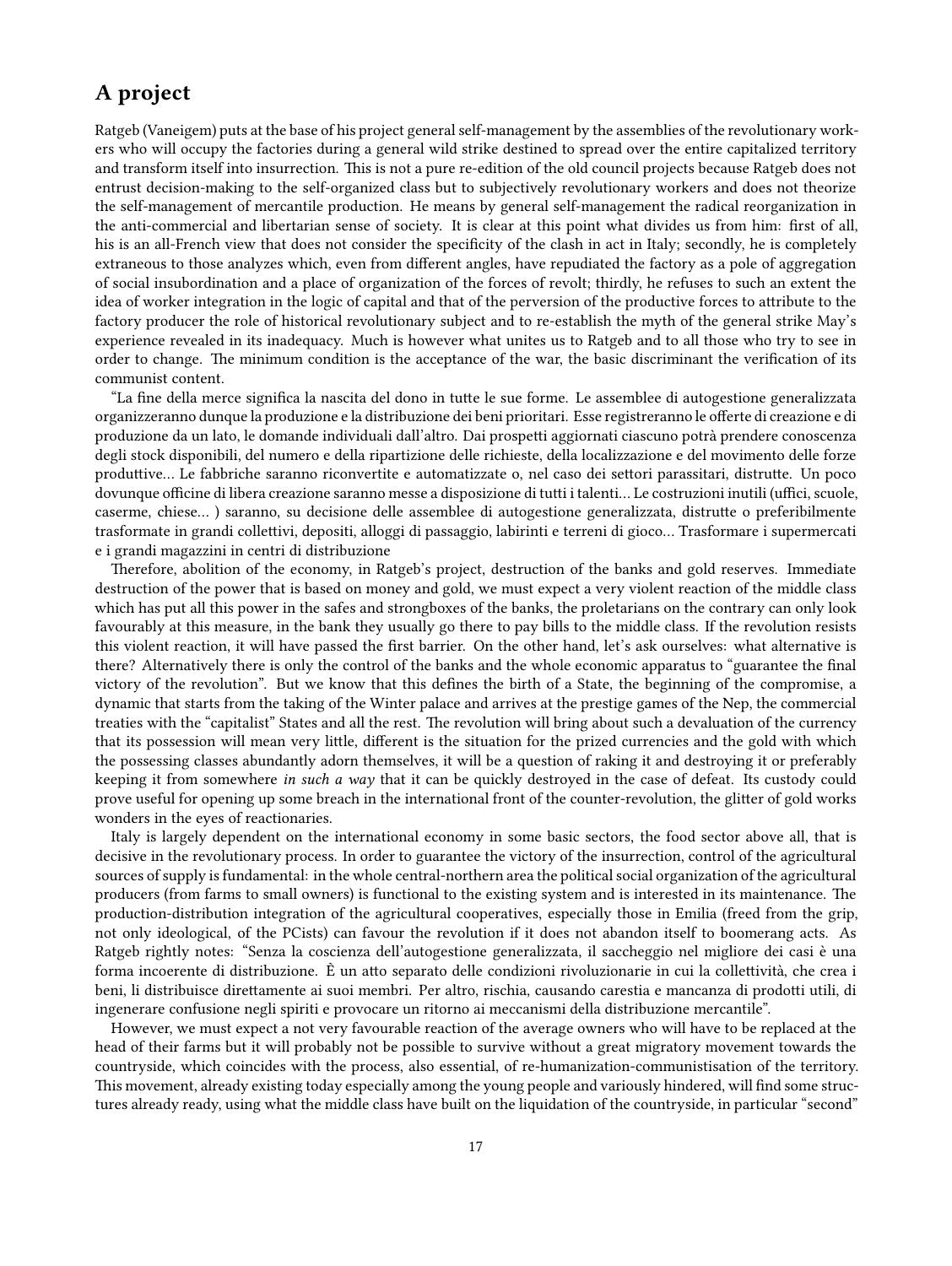houses empty for almost the whole year, in addition to the older structures, largely abandoned but still habitable. A good part of the campaign can then be revived in a short time by a movement that, being largely of urban origin, will be in serious difficulty if it has not already acquired the basic notions of agricultural technique and transformation, notions that, however, together with those of alternative nutrition, are spreading. All that, in its partiality is today recovered and controlled, will reveal tomorrow its possibilities of liberation, even at the alimentary level.

Once this first barrier has been overcome, others will immediately replace it. Concentrated ass production, requires enormous amounts of energy. It is true that capitalism itself is tending to deconcentrate and build medium-sized units, it is true that many socially harmful productions will cease, it is true that energy waste, especially the motorway, will cease, but the productive structures that will need to be converted and automated, even medium and distributed throughout the territory, and therefore in the possibility of using all the energy resources of the territory, will in any case always need an enormous amount of energy. The revolutionary movement is opposed, and rightly so, to nuclear projects to avoid the definitive contamination of the biosphere and its complete militarization as the fulfilment of the rationally and monstrously totalitarian project of capital. A maggior ragione, nuclear energy is inconceivable in communism. Italy has become the dustbin of Europe, a huge amount of oil is transformed into finished products, at the beginning the revolution can use these enormous reserves, but it will certainly be facilitated if it will inherit structures that exploit other forms of energy clean, the wind, the sun, as clean as it is intrinsically communist and of which we fortunately abound, which will eventually lead to a regulation on the whole territory of the water regime, devastated by capitalism with the known consequences of water scarcity and floods at will .

Once this barrier has also been overcome, another one immediately arrives: our industry is largely a transformation industry, but what will we be able to transform if raw materials are lacking? Here we really need to fund dare fondo a all our resources, reactivating a whole series of mining activities that capitalism has abandoned because they are "uneconomical", that is, unproductive profit, especially in Sardinia, Tuscany, Valle d'Aosta, not to mention the South, stripped of armsdi braccia but not yet of the treasures of the subsoil. By reactivating the extractive industry, eliminating huge waste and using the dismantled production facilities to the bone, both as materials and as means of production, we would also have a good autonomy here that would allow us to resist.

"Il lavoro forzato – scrive Ratgeb – produce soltanto merci. Ogni merce è inseparabile dalla menzogna che la rappresenta. Il lavoro forzato produce dunque menzogna, esso produce un mondo di rappresentazioni menzognere, un mondo capovolto in cui l'immagine tiene il posto della realtà. In questo sistema spettacolare e mercantile, il lavoro forzato produce su se stesso due importanti menzogne:

"– primo, che il lavoro è utile e necessario, e che è interesse di tutti di lavorare;

"– secondo, far credere che i lavoratori sono incapaci di emanciparsi dal lavoro e dal salario".

Communism is finally the abolition of work. But this will not be possible at the beginning of the revolution other than partially. The obstacles that capitalism faces in the automation of entire production processes are not of a technical or economic nature, they are rather of a social nature: it should free masses of workers and, in order not to be overwhelmed by their protest, should assist them in such a way that would spread such disaffection to work throughout the social fabric that could be lethal to him; how many still forced to work in semiautomatic production would all ask to be assisted, an unsustainable situation would be created. Capitalism practices the abolition of labour only as a controlled increase in unemployment. The enormous capital accumulated in mass production, in the face of this block, has continued to wander and penetrate all the interstices of the social and private sectors to make a profit. If the revolution breaks at a point this spiral it could turn this huge mass of means, materials and men today invested in the domain of social and private to the *social* liberation of work (which is quite another thing to the automation of the production of goods). It is a perfectly immanent possibility for the ongoing technological processes. Of course, at the beginning, only some processes can be automated, others will have to be reconverted and deconcentrated. Deconcentration, as well as allowing the use of local energy forms, etc., as well as encouraging automation, allows a drastic reduction in working hours and a collective involvement in it. Thinking, for example, of drastically reducing working hours in a highly concentrated company is unimaginable; let's say that two hours of work shifts are carried out and everyone must be involved in the production to prevent the "pleasures" of this activity always falling on the shoulders of a part. Thinking of a change every two hours is absolutely ridiculous, the dislocation of masses of people every two hours would cause a paralysis in the factory while the city would fall into total chaos and the means of transportation of these people would soon become a general damnation. All that is inconceivable at the level of great urban concentration becomes perfectly possible at the level of medium-small concentrations on the territory. People live near production and the two-hour shift is perfectly conceivable. The collective involvement will be the decisive spring in the automation of these units because the whole community will want to free itself from the slavery of work, *not just one part*.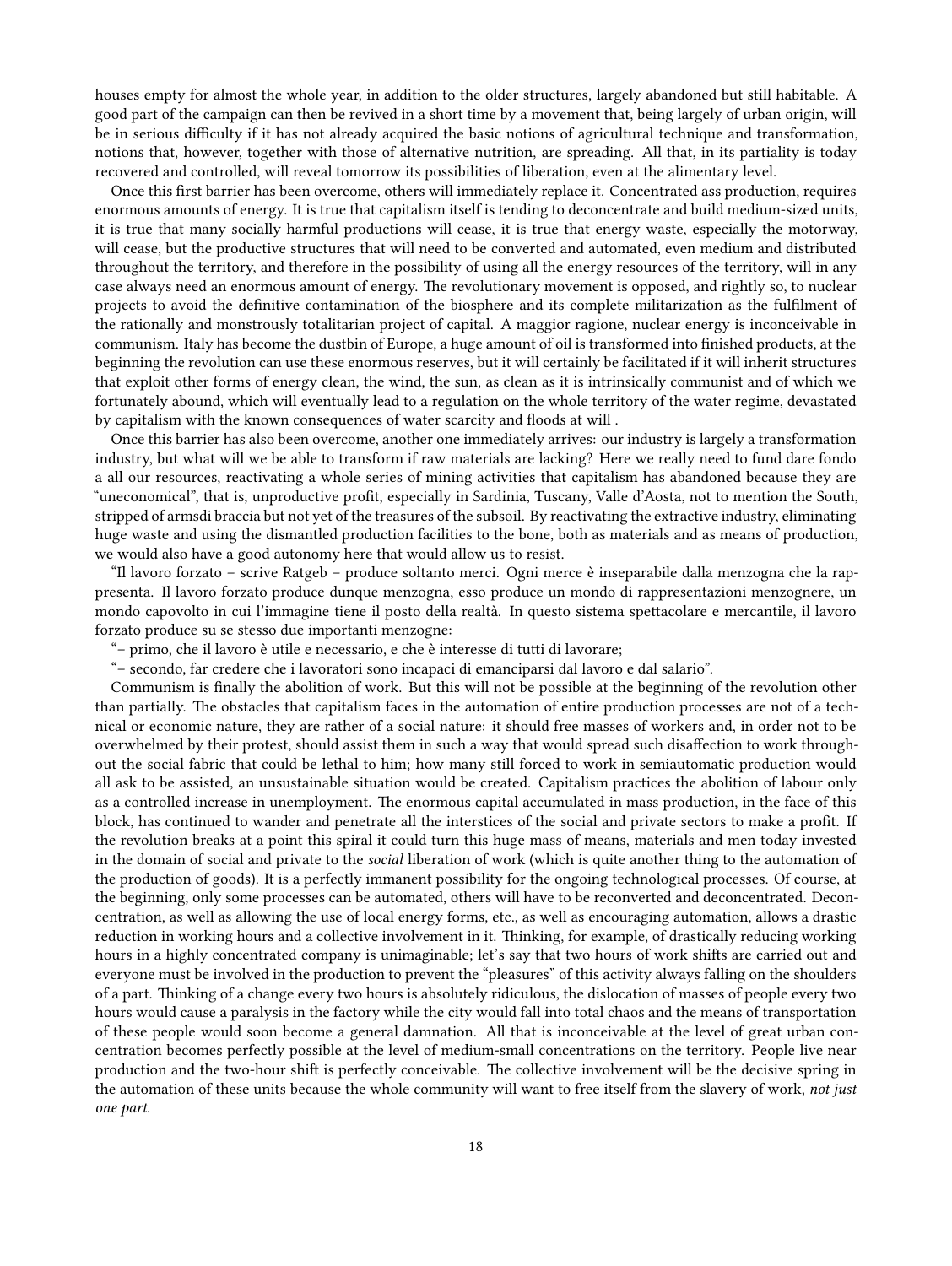The disappearance of the mercantile economy will bring with it the abolition of all those fictitious activities that are today a large part of the "new" occupation, the so-called tertiary, and will return millions of individuals to idleness and sensitive activity (whose need returns not by chance in the diffusion in the "tertiary" of the most disparate hobbies). In this light the contradictions of a classical self-management perspective are clearly shown, namely the contrast between the unbearable fictitious that permeates the tasks related to the increasingly integrated sphere of production and circulation of capital and the idea that these accountants, these manovali difigures, forced to a repetitiveness of senseless gestures, no less alienating than assembly line work riscontro nell'ambito familiare, or their daily feedback in the family, can be limited to "occupying" these places as if there was something to save in them, to be reconverted, to be managed "autonomously". If the May had the merit of breaking the myth of the blue coveralls with the extension of the movement of the occupations to the "tertiary" workers, it also demonstrated that the unification of the occupied proletariat had established itself on a line of common will to participate and of power within the enterprise, insufficient to question work and its content.

Modern metropolises are the expression of a hyper-development, capital in its urban concentration; agglomeration of skyscrapers (headquarters of business centres, banks, insurance, etc.) of supermarkets, luxury shops, trendy meeting places, can well be considered centres of mercantile consumption, not only by virtue of the transformations that have taken place in the modalities of domination, but above all for how these citadels impose with their progressive extension the seal of an ostentatious and irreversible power, of a malevolent magnetism that conveys in different times and with different functions a socially diversified mass but united in a forced presence that is passive consensus (the active one unfortunately does not lack but is less total and mined with contradictions), inertial confluence in a "forum" where the ghosts of the community of capital touch with dismay without being able to know each other or be able to meet o fingono di incontrarsi in a collective recital whose only mediation is the commodity. The grandeur (if we want the "height") of these megaedifici is not only a function of greater exploitation, higher profits. It is a threatening message, a constant invitation to surrender that the daily experience of permanence and passage in these centres of command of capital allows you to listen in all its terroristic resonance: "I am your God, you will have no other god other than me".

But it is the city as a whole that directly recites, in the conformation assumed starting from the bourgeois assumption of the management of its development, the verb of submission, of dehumanization. Cities are therefore to be destroyed radically, not as a possibility of socialization of human relations, but as a total denial of this possibility. And that capital has long since destroyed the countryside, both in terms of the dissolution of the peasant communities and as erosion and contamination of a properly natural area, is a truth acquired for some time.

Communism will therefore be re-humanisation of the territory, its remodelling on the needs and desires of the realized human community, not the simple integration of irreversibly colonized entities. There will no longer be a city or countryside but a widespread distribution on the territory whose la cui scansione scansion in urban areas or freer areas will be determined by the free choices of the community and individuals.

Communism will turn the present reality of the capitalized territory like a glove. In the immediate future it will proceed with generalized expropriation. The insurrectional manifestos prepared by Babeuf during the conspiracy of equals were of a "frightful practicality": "Il Direttorio insurrezionale, considerando che il popolo venne sempre lusingato con vane promesse e che è tempo di provvedere alla sua felicità, decreta quanto segue: Art. 1. Ad insurrezione finita, i cittadini poveri che sono attualmente male alloggiati non rientreranno nelle loro case, ma saranno immediatamente installati in quelle dei pubblici nemici. Art. 2. Si prenderanno nelle case dei ricchi tutti i mobili necessari per arredare convenientemente le dimore dei sansculottes".

The choice will be free but you will have to put seals at the doors of the non assegnati unlicensed "popular" apartments and the population of "popular" homes will be invited to move. Institutions such as the IACP will be erased as a shame from the past like the very concept of a popular home. The business centre will be razed to the ground immediately. When most of the inhabitants have abandoned the casoni of the ghettos, their destruction will be begun. The provisional nature of the same occupation-reappropriation movement must be clear from the first moment. The logic of the "neighbourhood" and particularly of the workers' district must be fought tirelessly. It configures a reactionary and mystified view of the movement space of the revolutionary struggle and sanctions the perpetuation of the current territorial structure.

Capitalist architecture does the work of urbanism in further breaking down the community so that it is hard to believe that behind the thousands of windows, of doors, the miles of walls live little more than ghosts. The architecture (and this characteristic is accentuated with the intensification of the class war) makes visible the separateness, the shattering of the community into many separate existences, without the possibility of meeting other than the great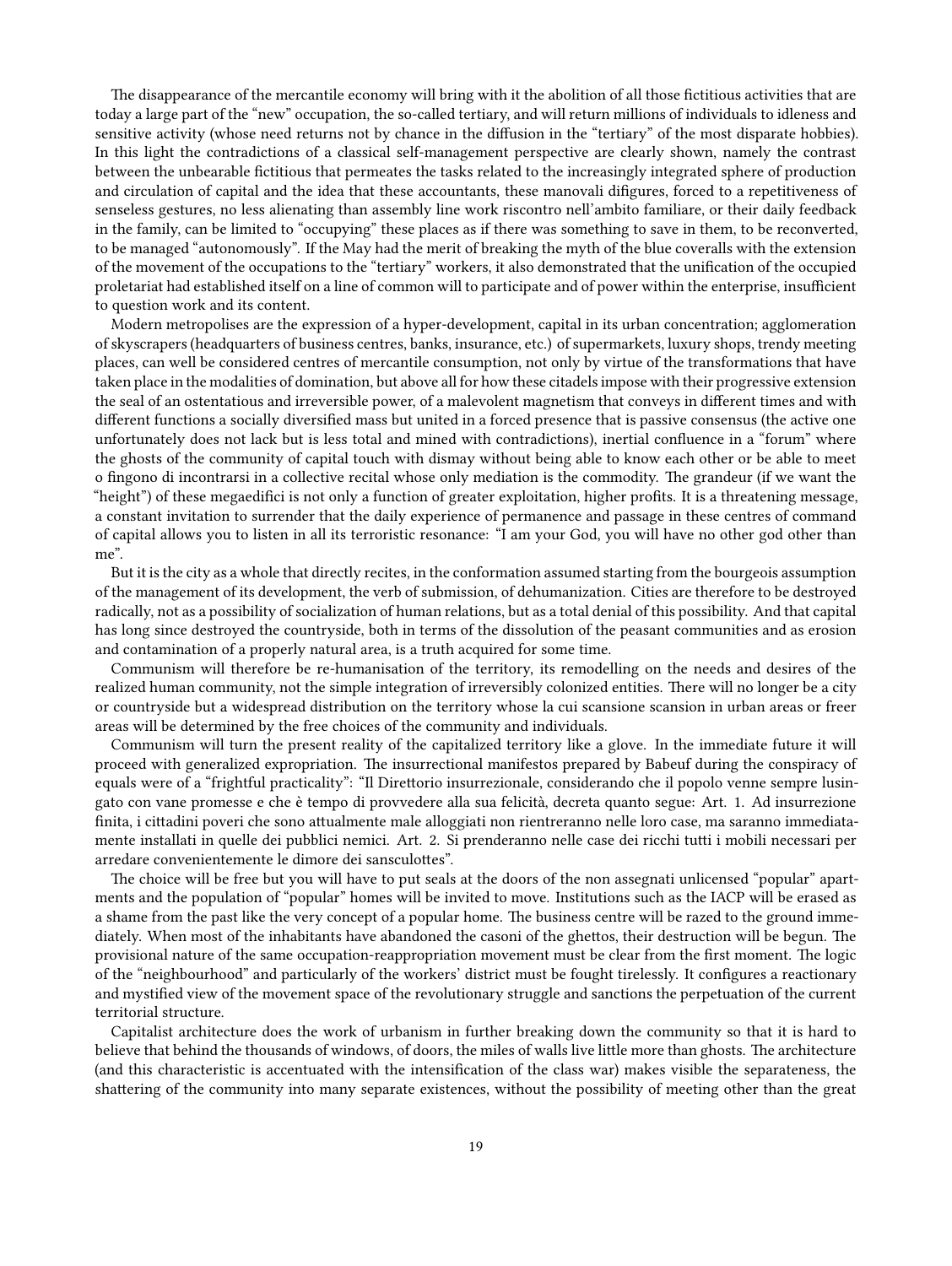blackmail of the social contract, the gymnasium of the rooms ambienti, associations, classes, classes, school falansteri phalansies, factory, office.

Communism will open these doors, open the windows, tear down the dividing walls. The house as a nest of the autonomy of passions, the plurality of talents or of the emotional dispositions. The house big and luminous as the house of the gods that Marx claimed for the proletarians and against the "proletariat", never followed on this path of freedom. — "And what kind of life will you establish? — The same for everyone, I will make the city one house, knocking down all the partitions so that one can move freely from one to the other ". (Aristophanes).

At besieged Munster, the doors of the houses were open night and day, by imposition the writers of history write and there is no evidence to state the contrary, since the history of communist attempts was almost always written by its enemies and that in the case specific the extermination was almost total. So it has already happened that the asserters of the abolition of "mine" and "yours", the subjects of the new-found community, the proletarians who were looking for a new life and not better working conditions or pieces of ownership in the social order, made a city into one house. In almost all cases of proletarian or peasant communities, not yet bent by capital, the house of one was the home of all (and the signs are still read in the permanence of certain traditions). The communists will present this simple libertarian truth without slaves to lean on, without religious or secular ideologies with which to mutilate it.

Communism is reconquering time to a human dimension.

Time is now the time of capital: "time is everything, man is nothing, it is only a carcass of time". (K. Marx). The "large" motorway and railway buildings, i.e. the shortening of travel times, depend on the value production cycle. It is no coincidence that the myth of speed and dynamism, together with the glorification of mechanism, expresses a need for a reduction in the turnover time of capital. Capital deflates and inflates like an accordion the circulatory flows in its metropolis according to its rhythms; urban traffic, for example, is not a problem of the life of the cities but a realization of capital, which manages to make appear what is one of the most obvious and monstrous manifestations of its existence as a normal thing, a problem of municipalities.

"Non c'è che il presente che possa essere totale. Un punto di una densità incredibile. Bisogna imparare a rallentare il tempo, a vivere la passione permanente dell'esperienza immediata. Un campione di tennis ha raccontato che nel corso di una gara aspramente combattuta ricevette una palla molto difficile da prendere. All'improvviso egli la vide avvicinarsi al rallentatore, così lentamente che egli ebbe il tempo di giudicare la situazione, di prendere una decisione e di effettuare un colpo da grande maestro. Nello spazio della situazione il tempo si dilata. Nell'autenticità il tempo si accelera. A chi possiederà la poetica del presente capiterà l'avventura del Piccolo Cinese innamorato della Regina dei Mari. Egli partì alla ricerca di lei verso il fondo degli oceani. Quando tornò a terra, un uomo vecchissimo che tagliava le rose gli disse: 'Mio nonno mi parlò di un ragazzino scomparso in mare che aveva precisamente il vostro stesso nome'". (Vaneigem, *Trattato*).

Everyone suffers daily the absurd contradictions imposed by the dictatorship of the stopwatch: a hitch, a delay raises anger and protests, is a stretch of rope that must be added to the punishment of the mind and body imposed by this invisible judge. The rhythms of dead time (appointments, commitments, deadlines, etc.) are such as to exacerbate exasperation. Trains, urban and suburban transport, nothing must stop the anxiety of not arriving in time. But what would being late matter to me if the whole complex of social existence did not require me not to give it to me? If everything is free, if you can be lazy, if you can go slowly, if nothing cries "faster", those glimpses of life that escapes, that lost knowledge will become a real opportunity for relationships to be enriched. The alarm clocks no longer ring, there is nothing that crucifies the freedom to set one's own time. In communism, time will all be available for this reconquest of time.

"Il sistema mercantile impone le sue rappresentazioni, le sue immagini, il suo senso, il suo linguaggio ogni volta che si lavora per esso, cioè la maggior parte del tempo. Questo insieme di idee, di immagini, di identificazioni, di condotte determinate dalla necessità di accumulazione e di rinnovamento della merce forma lo Spettacolo, in cui ciascuno gioca ciò che non vive realmente e vive falsamente ciò che non è. È per questo che il ruolo è una menzogna vivente e la sopravvivenza un malessere senza fine… I giornali, la radio, la televisione sono i veicoli più grossolani della menzogna. Le immagini che ci dominano sono il trionfo di ciò che non siamo e di ciò che ci scaccia da noi stessi…". Il comunismo, essendo la realizzazione dei sogni e dei desideri, non saprà che farsene dell'industria dei sogni e dei desideri, così come realizzando il significato finora compiuto dall'espressione artistica renderà priva di significato la riproposizione della stessa, ma chi intenderà realizzare in questo modo le sue fantasie potrà disporre di tutto l'equipaggiamento necessario: "Ciascuno ha il diritto di fare conoscere le proprie critiche, le proprie rivendicazioni, le proprie opinioni, creazioni, desideri, analisi, fantasie, problemi… allo scopo che la più grande varietà possa determinare le migliori possibilità di scontro, di accordi, di armonizzazione. Le tipografie, litografie, telex, radio, televisioni passeranno nelle mani delle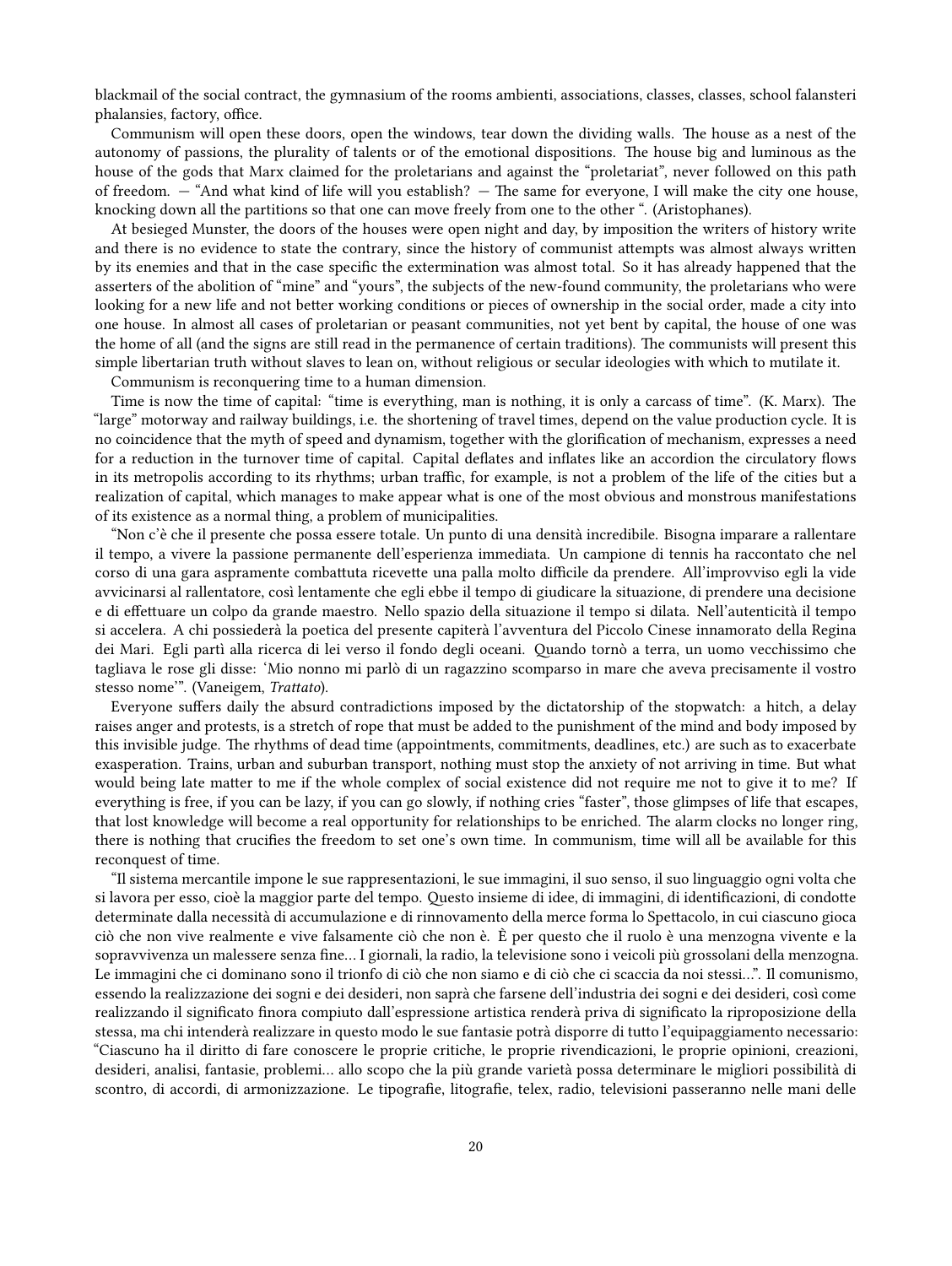assemblee e saranno messe, a questo scopo, a disposizione di ogni individuo… Nessuno si batterà senza riserve se non apprenderà dapprima a vivere senza tempi morti".

Communism is the abolition of all kinds of jails: prisons, mental hospitals, orphanages, convents, hospices, and every institution capable of judging and condemning: there must be neither tribunals nor "red" prisons; rejection of the concept of re-education itself, of an obvious pedagogical derivation linked to the vision of civil society.

During the civil war there may be necessities that can entail particular forms of compulsion such as the temporary concentration of prisoners and hostages, and a more drastic alternative will be provided: elimination of the infamous of the repression and the most dangerous and ignoble representatives of the counterrevolution in the political, economic and institutional field and immediate disarmament and dispersion of the middle classes, of simple soldiers, sending them to their places of origin. What sense would the maintenance of only one prison as a self-defence means have? And even when this sense was recognized, it would not be less ignoble than ancient shame. Every existing prison will be razed to the ground, both its symbolic status and its memory of a place of oppression, and it is almost always its architectural form volta all'orrore that turns to the horror of punishment and imprisonment does not even allow us to think of a different use. The same will be true for police headquarters, courts, prefectures and in most cases for administrative buildings. In communism there are no kindergartens, nor schools nor universities, because the continuous creation of one's own conditions of existence accompanies the learning of a non-separate and constantly changing reality. Communism does not pose the problem of the education of children because the conduction along the road of generations is a path of inhuman perversion of which we will lose the traces.

The priests will do well to eclipse themselves as soon as possible: their reappearance would lead to "deplorable" excesses that no historiographer could record. Therefore, let the Catholic centres and parishes stay away, evacuated or burnt according to places or situations. San Pietro or the Duomo of Milan could make a great cascatone cascade. With regard to hospitals, communism tends to health through the suppression of medicine. It is clear that in the immediate future it will be necessary to strengthen the means to heal the guasti failures produced by capital. Despite its evolutionism and its positivism the indications of Jean Grave still have their validity: "The doctors have noticed that, during the tumultuous periods, the diseases had much less effect among the agitated peoples: and this is true because the struggle, movement, enthusiasm develop the vital forces of the individual and make him less vulnerable to the blows of disease. The long revolutionary period that humanity will have to go through, exalting in the individual all the passions that give it vitality, contributes in large part to eliminating those morbid germs that drag humanity towards decadence. The future society, by bringing man back to his natural conditions of existence, will emancipate it from the diseases and will lead it back to the path of progress ".

#### <span id="page-20-0"></span>**Utopia e realtà**

It is difficult to deny that the communist project, here sketched out in some essential lines, does not already live today in the movement underway. We have pruned so many peculiarities above all because most of the problems that will be put into practice can not be resolved other by reawakened creativity: anticipating today the solutions, even if only by imagination, would completely contradict the assumption that lies at the bottom of the project itself. , an act of trust in general creativity, whose awakening is the aim and at the same time the condition of revolution.

The project lives in the men who have burned old world vessels behind them, in assaults on banks, prisons, courts, barracks, commissariats, churches, merchandise, in the capture and liquidation of hostages, spies, the infamous. The struggle against the State, its central structures of repression, control and administration of men will warn the revolution of the immense dangers of its survival and will push tomorrow to the rapid decapitation of this monstrous apparatus both to prevent a possible reorganization of the counterrevolution and to prevent any authoritarian temptation . The struggle against democracy will feel the revolution of its immense capacity for "recovery", it will warn it that even before, with more determination and the absence of democratic scruples, the vital elements of the social organization will be eradicated, much less the problem will arise of an authority that regulates, directs, arbitrarily reorganizes. The resolute action of the revolutionaries, their unilateral initiative is the only one that can allow the self-organization of wider strata of proletarians and then of the population as a whole. Of course we must deal with the conditions of hierarchy that the habits of slavery, the contempt of oneself and the anchorage to inhibition, the taste of sacrifice lead to its destruction and destruction of all the progress of concrete freedom. That is why it is and will be useful from the beginning to neutralize the enemies of the interior and the enemies of the outside. The struggle against merchandise will finally free the revolution from the transition, from the anchorage to the laws of its reproduction.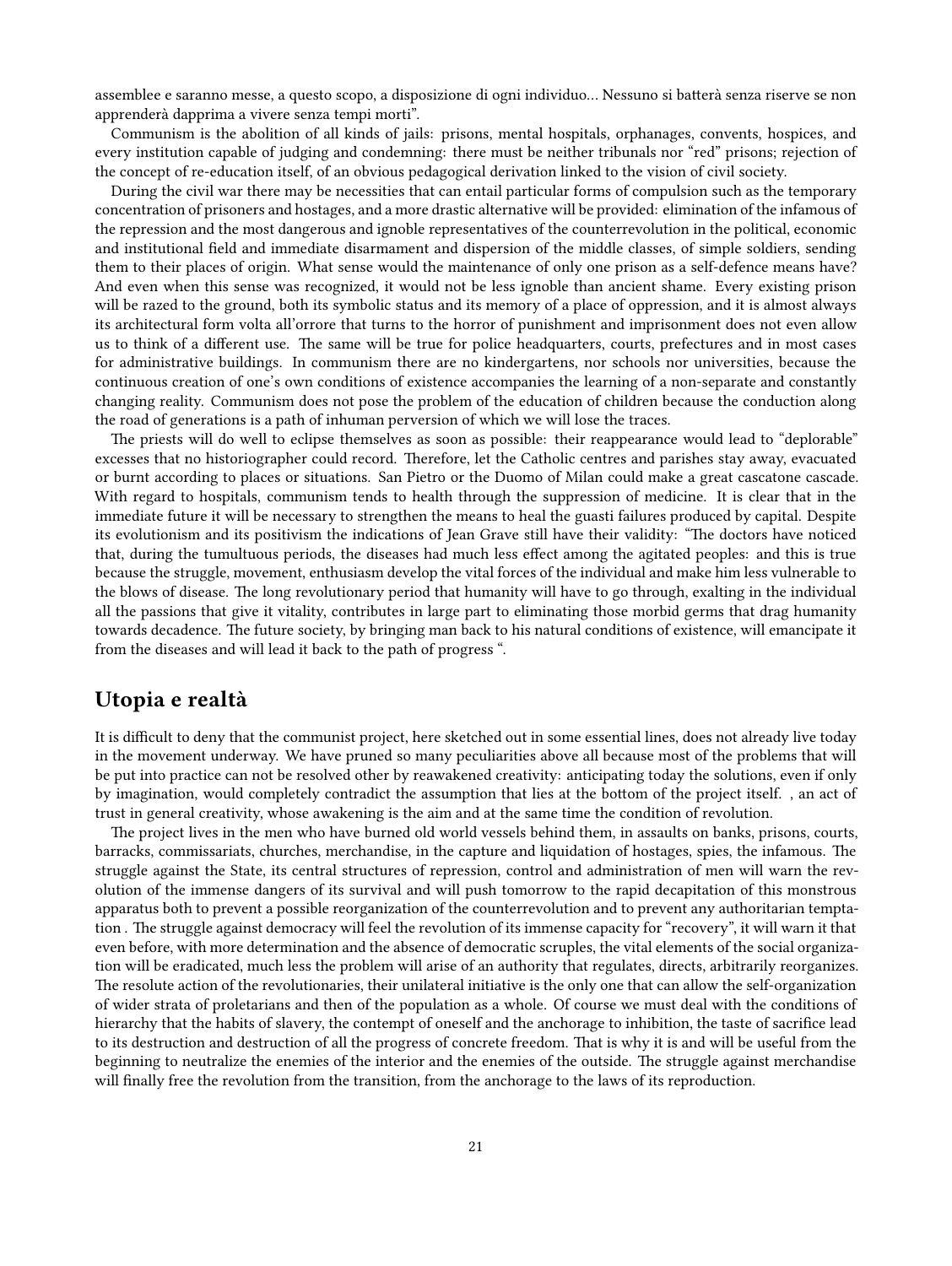The more the negation is and will be radical, the stronger the internal and international reaction, we will touch the world unity of the capitalist mode of production. The barriers that were mentioned to be overcome require time and the revolution, at any point on the capital planet, unless you moderate your radicalism, will have to face at best an economic boycott that could make many regret the good times of the dominion of merchandise. Capital leaves us in eredità the unilateralized world of the division of labour, the revolution will have to immediately spread to the indispensable area of its survival and development, and this implies a line of unequal development of the class war. The guerrilla must accelerate the times of its internationalization if it does not want to succumb to the "laws" of uneven development.

The new European State will accentuate that unilateralization and at the same time the repression of the rebellious "provinces", they must break the isolation by propagating the guerrilla so that the times of the European State are also the times of its subversion.

### <span id="page-21-0"></span>**Abolition of the economy**

Ratgeb (Vaneigem) bases its project on the general self-management by the assemblies of the revolutionary workers who will occupy the factories during a general wild strike destined to spread to the entire capitalized territory and become insurrection. This is not a pure re-edition of the old council consiliari projects because Ratgeb does not entrust decision-making to the self-organized class but to the subjectively revolutionary workers and does not theorize the selfmanagement of mercantile production. He means by general self-management the radical reorganization of society in the anti-commercial and libertarian sense. It is clear at this point what divides us from him: first of all his is an all-French optic that does not consider the specificity of the ongoing conflict in Italy characterized by a creeping civil war and a very high level of State repression that imposes a different strategy on the revolutionary movement: secondly he is completely extraneous to those analyses which, even from different angles, have repudiated the factory as a pole of aggregation of social insubordination and a place of organization of the forces of revolt; thirdly, he refuses to such an extent the idea of worker integration in the logic of capital and that of the perversion of the productive forces to attribute to the factory producer the role of historical revolutionary subject and to re-establish the myth of the general strike the May experience revealed in its inadequacy. There is much however that unites us to Ratgeb and to all those who try to see in order to change. The minimum condition is the acceptance of the war, la discriminante di fondo the verification of its communist content.

The end of commodity will usher in the era of GIFT in every form. Thus the assemblies for generalised selfmanagement will see to the organisation of production and to the distribution of priority goods. They will keep tally of offers to create and produce on the one hand and of the requirements of individuals on the other. Records kept scrupulously up to date will enable every person to have an insight into available stocks, the number and allocation of orders and the whereabouts and movements of the productive forces. … Factories will be reconverted and automated, or, in the case of parasitic sectors, destroyed. Almost, everywhere, small workshops for free creative labour will be at the disposal of everyone who wants to use them…Parasitic buildings (offices, schools, barracks, churches…) will, on the decision of the selfmanaging assemblies, generally be destroyed or, should they prefer, turned into collective granaries or warehouses or temporary dwellings or playgrounds… Supermarkets and department stores will be turned into outlets for free distribution and a study will be made in each area into the convenience of stepping up the number of small distribution outlets.

Therefore abolition of the economy, in Ratgeb's project, the destruction of the banks and gold reserves. Immediate destruction of the power that is based on money and gold, we must expect a violent reaction of the middle class who has put all this power in the safes and safes of the banks, the proletarians on the contrary can only look favourably these measures, they usually go to the banks to pay bills to the middle class. If the revolution resists this violent reaction, it will have overcome the first barrier. On the other hand, let's ask ourselves: what alternative exists? Alternatively there is only the control of the banks and the whole economic apparatus to "guarantee the final victory of the revolution". But we know that this defines the birth of a State, the beginning of the compromise, a dynamic that starts from the taking of the Winter Palace and reaches the prestigious games of the Nep, the commercial treaties with the "capitalist" States and everything else. On the other hand, the revolution will bring with it such a devaluation of the currency that its possession will mean very little ben poco al pari della sua distruzione like its destruction, different is the situation for the gold reserve and precious currency, why destroy these? They do not suffer the same devaluation and constitute a point of strength of a revolution that does not have, say, European dimensions. Certainly it must be kept so that it can be quickly destroyed in case of defeat. Our economy is very dependent on others in some basic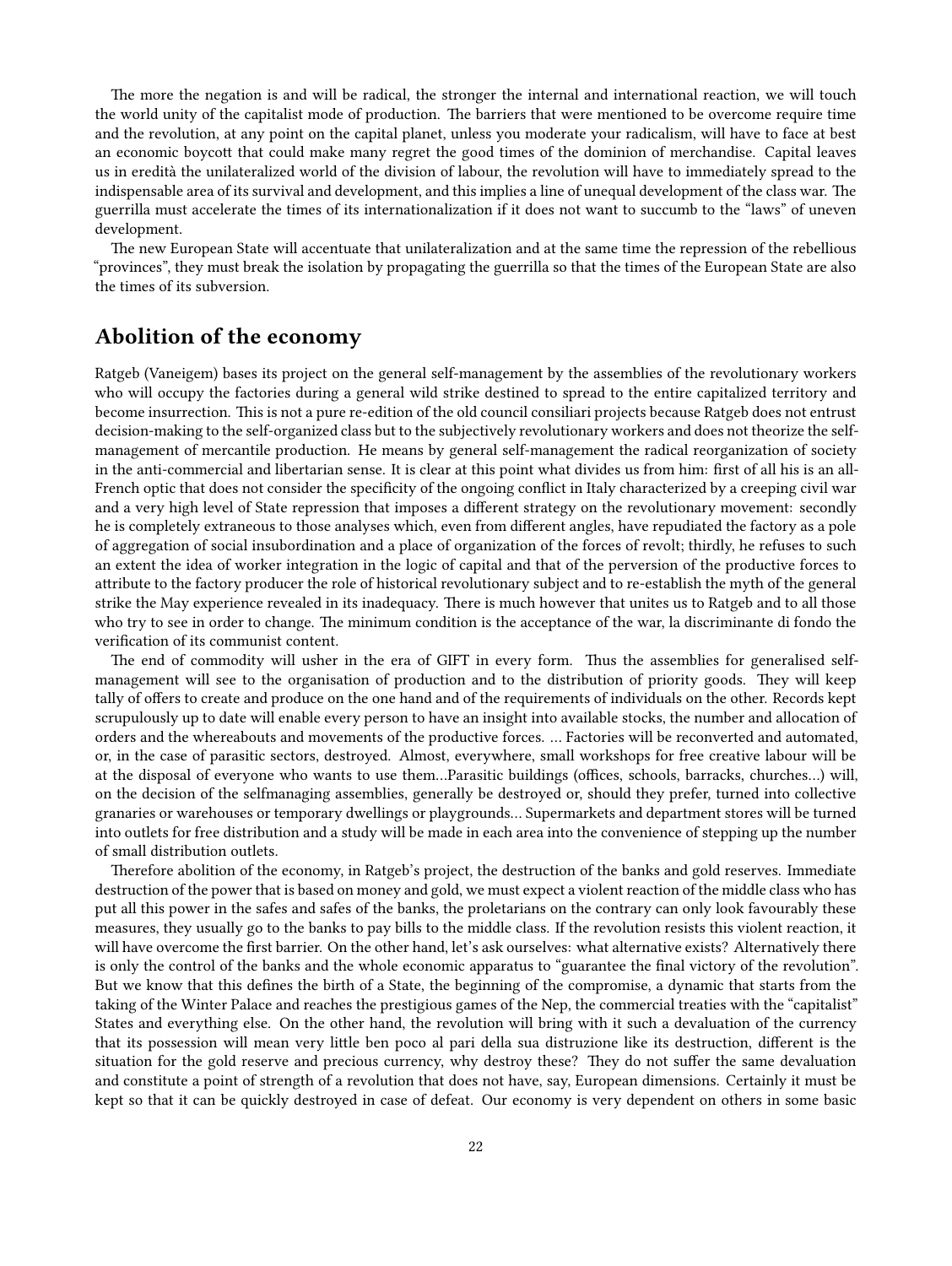sectors, the food sector above all that in the revolutionary process is decisive. In order to guarantee the victory of the insurrection, the control of agricultural sources of supply is fundamental: in the whole central-northern area the social political organization of agricultural producers (from farms to small owners) is functional to the existing system and interested in its maintenance. The production-distribution integration of agricultural cooperatives can favour the revolution if it does not abandon itself to boomerang acts, Ratgeb rightly notes: In the absence of an appreciation of universal selfmanagement, pilfering is, at best, an incoherent method of distribution. It constitutes an act divorced from revolutionary conditions in which the group that creates the goods distributes them directly to its members. Thus there is the risk that, by fostering shortages and scarcity of useful products, it may sow confusion in people's minds and bring about a reversion to the mechanics of commodity distribution.

However, we would have to wait for a not very favourable reaction of the middle owners who will have to be replaced at the head of their farms but it will not probably be possible to survive without a great migratory movement towards the countryside, which coincides with the process, also essential, of re-humanization-communization of the territory. This movement, already existing today especially among young people and variously impeded, will find some structures already ready, using what the middle class has built on the liquidation of the countryside, we are refer to the "second houses" empty for almost the whole year, in addition to older structures, mostly abandoned but still habitable. A good part of the countryside will therefore be re-inhabited within a short time and could be revived by a movement that, being largely citizens, will be in serious difficulty if they have not acquired the basic notions of agricultural technique and transformation. Notions that together with those of alternative nutrition are spreading moreover.

In the probable case that this migratory movement does not unfold at the necessary pace, a gold reserve, provided that some countries are willing to not hinder the revolution, could be of great use in the first phase, especially to ensure that famine does not kill the revolution.

But once this first barrier has been overcome, others will immediately replace it. Mass production, concentrated, requires enormous amounts of energy. It is true that capitalism itself is tending to deconcentrate and constitute mediumsized units, it is true that much socially harmful production will cease, it is true that the motorway waste of energy will cease, but the productive structures that will need to be converted or automated, even if medium and distributed throughout the territory, and therefore in the possibility of using all the energy resources of the territory, will in any case always need an enormous amount of energy. If the revolution will not be cut short by the famine, it could quickly be damaged by the lack of energy. The revolutionary movement is rightly opposed to nuclear projects to avoid the definitive contamination of the biosphere and its complete militarization as the fulfilment of the rationally and monstrously totalitarian project of capital. A fortiori, nuclear energy is inconceivable in communism. Italy has become the dustbin of Europe, an enormous amount of oil is transformed into finished products, at the beginning the revolution can use these enormous reserves, if it has good relations with some Arab countries that are relatively independent of American imperialism or Soviet it can also be supplied for a certain period, is certain but if it does not inherit structures that exploit other forms of clean energy, it must immediately turn towards their creation, especially the wind and the sun, as clean as inherently communist and of which fortunately we abound, as well of course as hydroelectric power, of which we also abound, which will eventually lead to a regulation of the whole territory of the water regime, devastated by capitalism with the known consequences of water scarcity accompanied by its opposite, floods at will.

Even if this barrier is overcome, another one is immediately placed, our industry is largely a transformation industry, but what will we transform if we are to lose our raw materials? Here it will be necessary to dare davvero fondo really fund all our resources; for iron minerals we depend on the third world, we must maintain good relations with these countries if we do not want to stop our production shortly, unless we reactivate a whole series of mining activities that capitalism has abandoned not because unproductive but only unproductive of profit, especially in Sardinia, Tuscany, Valle D'Aosta, not to mention the whole South of which capitalism has stripped only the arms but hides treasures in its subsoil. By reactivating this part of the mining industry and eliminating the enormous waste and using the dismantled production facilities to the bone, both as materials and as means of production, we will also here have good autonomy here that would allow us to resist.

Obligatory work produces only commodities. Every commodity is inseparable from the lie which it stands for. So, obligatory work churns out lies, produces a world of lying representations, a topsy-turvy world where the image takes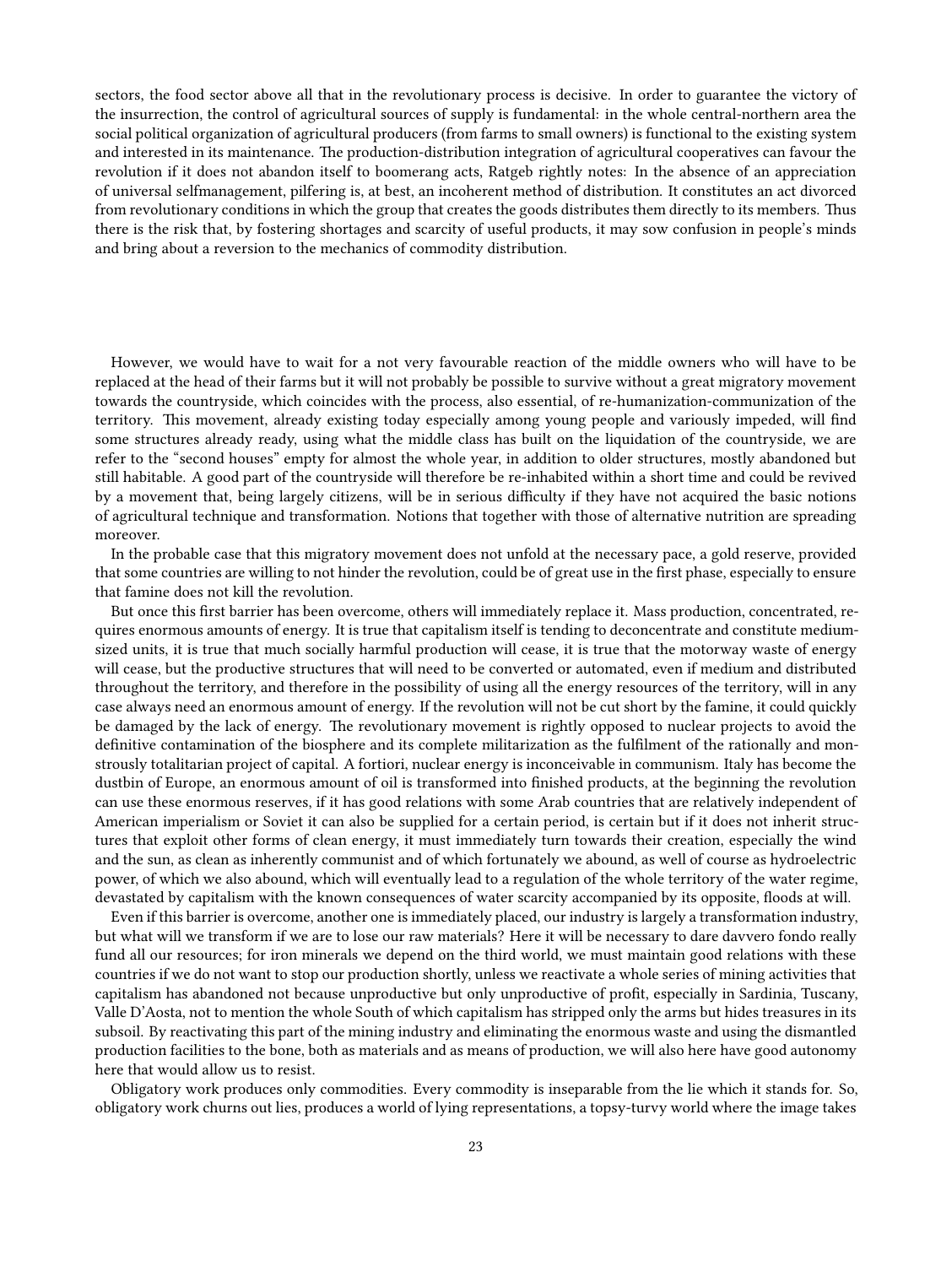the place of reality. In this spectacular, commodity system, obligatory work produces two important lies concerning itself:

— the first lie is that work is useful and necessary and that it is in everyone's interest to do so;

— the second lie is the make believe story that workers are incapable of shrugging off wage slavery and work, and that they cannot build a radically new society, one based on attractive, collective creativity and universal selfmanagement. (Ratgeb)

Communism is finally the abolition of work. But this will only be partially possible at the beginning of the revolution. The obstacles that capitalism already faces in the automation of entire production processes are not of a technical or economic nature, but rather of a social nature, should free up masses of workers and, in order not to be overwhelmed by their protest, should assist them but in this way it would spread such disaffection to work throughout the social fabric that could be lethal to it, in addition to the fact that those still forced to work in semiautomatic production would all ask to be assisted; in short, an unsustainable situation would be created. Capitalism practices the abolition of labour only as a controlled increase in unemployment; the enormous capital accumulated in mass production rather than being invested in the abolition of labour wander in search of the most absurd investments, penetrate all the interstices of the social and the private in order to make a profit. If this domain is broken at a point these useless productions disappear, besides freeing the social from the grip of death, of the inorganic forms, we can divert all this enormous mass of means, materials and work from the dominion that they exercise on the social and turn them to the social liberation from work. This is a perfectly immanent possibility in the ongoing processes; certainly at the beginning only some processes will be automated, for others it will be necessary to proceed with a reconversion of the production process; its deconcentration allows a series of advantages, as well as allowing the use of clean, local energy forms, it allows a drastic reduction of working hours and a collective involvement in it. Thinking, for example, of drastically reducing working hours in a large-scale company it is unimaginable, say, for example, that you work two-hour shifts and everyone should be involved in mass production to prevent the "pleasures" of this production always falling on the shoulders of a part, thinking of a change every two hours is absolutely ridiculous, the dislocation of masses of people every two hours would cause a paralysis in the factory while the city would fall into total chaos and the means of transport of these people would soon become a general damnation. All that is inconceivable at the level of great urban concentration becomes perfectly possible at the level of medium-small concentrations of village, country, small city or section of the big city. People live near the factory and a two-hour shift is perfectly conceivable. Collective involvement will be the decisive spring in the automation of these units because it will be the community that wants to free itself from the slavery of work, not just one part.

The contradictions of a classical self-management perspective show themselves well in the contrast between the unbearable fictitious that permeates the tasks related to the increasingly integrated sphere of circulation and production of capital and the idea that in these contabili accountants, these manovali della cifra numerical manoeuvres, forced to repetitiveness of senseless gestures no less dehumanizing of assembly line work in the factory or of their daily riscontro nell'ambito familiare response in the family, can limit themselves to "occupying" these places as if there were something in them to be saved, reconverted, managed "autonomously". If May had the merit of breaking the myth of blue overalls with the extension of the occupation movement to the "tertiary" workers, it also demonstrated that the unification of the working proletariat had settled on a line of common but insufficient will to participation and power within the company but not to put in question its role as employees, work, its content.

\*\*\*\*Modern metropolises are the expression of a hyper-development, the capital in its urban concentration, the centres of consumption and business, agglomeration of skyscrapers (headquarters of business centres, banks, insurance, etc.) of supermarkets, luxury shops, fashionable meeting places, can well be considered centres of mercantile consumption, not only by virtue of the transformations intervened in the modalities of domination, but above all for how these citadels impose with their progressive extension the seal of an ostentatious and irreversible power, of an evil magnetism that it conveys in different times and with different functions a socially diversified mass but united in a forced presence that is passive consensus (the active one unfortunately is not lacking but less total and mined with contradictions), inertial confluence in a "forum" where the ghosts of the community of capital si sfiorano touch with dismay without being able to know each other or pretend to meet in a collective recitaplay la whose only mediation is goods. The grandeur the ('height' if we want) of these megabuildings is not only a function of greater exploitation, higher profits. It is a threatening message, a constant invitation to surrender that the daily experience of permanence and passage in these centres of command of the capital allows you to listen in all its terrorist resonance: "I am the Lord your God, you will have no other god beyond me". But it is the city as a whole directly that recites, in the conformation assumed starting from the bourgeois assumption of the management of its development, the verb of submission and dehumanisation. Cities are therefore to be destroyed radically, not as a possibility of socialisation of human re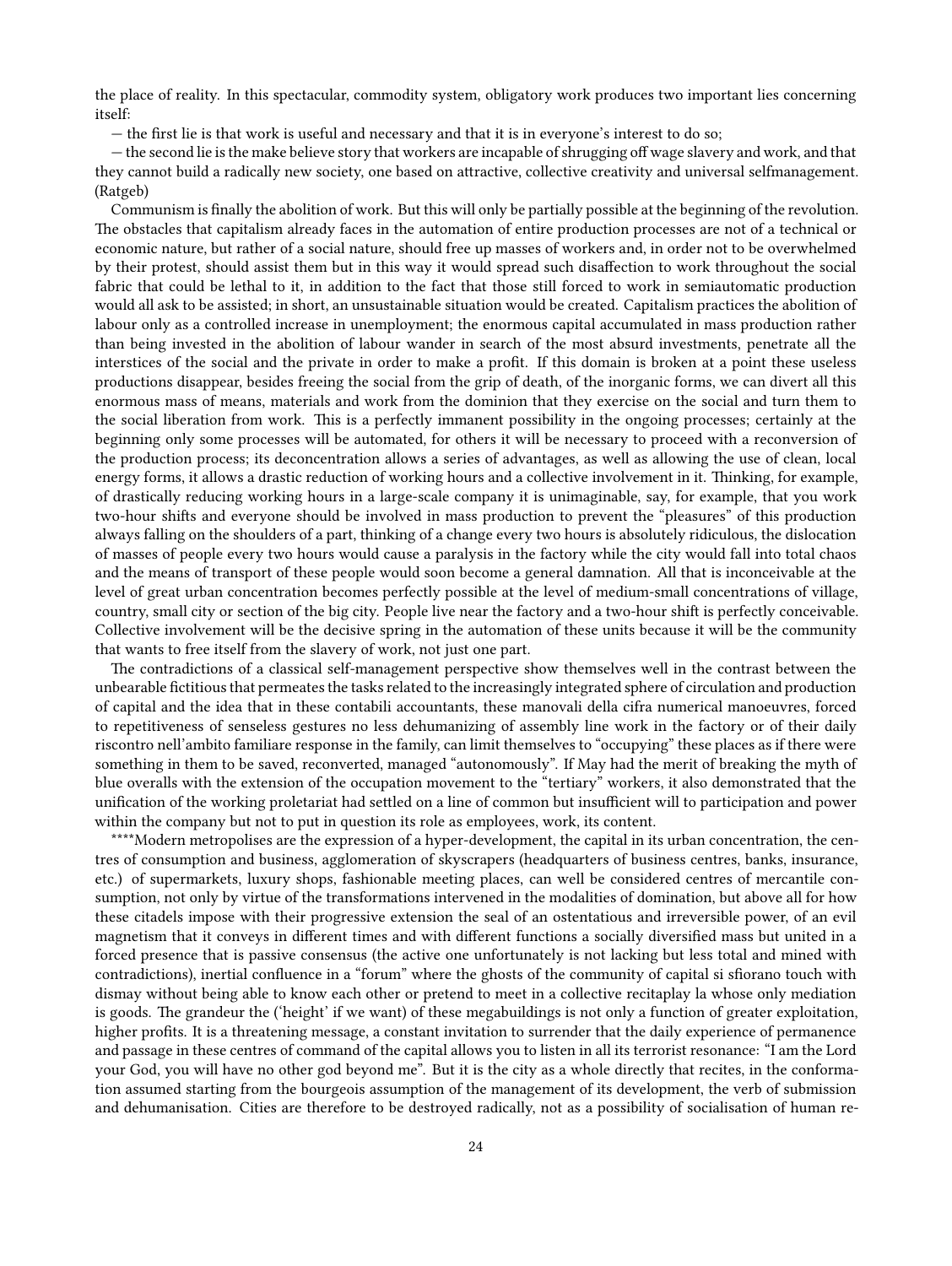lations, but as a total denial of this possibility. And that capital has long since gia destroyed the countryside, both in terms of the dissolution of the peasant communities and as erosion and contamination of a propriamenteproperly natural area, is a truth acquired a long time ago. Communism will therefore be the re-humanisation of the territory, its remodelling on the needs and desires of the realized human community, not the simple integration of irreversibly colonized entities. There will be no more cities or countryside but a distribution spread throughout the territory whose scanning into urban areas or freer expanses will be determined by the free choices of the community and individuals without any planning, but according to a harmonious reunion between base and derivedrift, through the intelligence of a reconstruction of their conditions of existence based on creative passion, technical resources, the humanisation of nature.

Communism will turn the present reality of the capitalized territory inside out like a glove. Expropriation will proceed in the immediate.

The insurrectional manifestos prepared by Babeuf during the conspiracy of equals were of a "frightful practicality": "The Insurrectionary Directory, considering that the people were always flattered with vain promises and that it is time to provide for their happiness, decrees as follows: Art. 1. When the insurrection is over, the poor citizens who are currently poorly accommodated will not return to their homes, but will be immediately installed in those of public enemies. Art. 2. All the furniture necessary to furnish the residences of the sansculottes will be taken from the homes of the rich ". The immediate occupation of the "best" buildings of the homeless, by young people who intend to abandon forced family cohabitation, groups who believe they want to experiment with community forms without the constraints previously imposed by capital, those who find themselves forced into dilapidated or otherwise oppressive houses, those who for any reason intend to move from their previous residences, will be made possible by the obvious abolition of all real estate and land ownership and by the complete suppression of any opposition in this regard. The requisition of the files and the counter-information of the area will provide the basis for the realization of this basic need, which at the procurement level will have to weigh in large part on the expropriation of the landowners in grand style. The choice will be free but seals should be put on the doors of the unlicensed "popular" appartments and the population invited to move. Institutions such as the IACP will be erased as a disgrace of the past like the concept of "social housing". The business centre will be razed to the ground immediately. When most of the inhabitants have left the ghetto houses, their destruction will begin. The provisional nature of the same occupation-reappropriation movement must be clear from the start. The logic of the "neighbourhood" and particularly of the workers' district must be fought tirelessly. It configures a reactionary and mystified view of the space of the movement of revolutionary struggle and sanctions the perpetuation of the current territorial structure, product of a development that communism precisely wants to break.

It would seem impossible that behind the thousands of black holes and dimly lit windows, doors and miles of walls, something other than a ghost can live. Thousands of existences imprisoned in their anguished sleep, in their separate stories, without the possibility of meeting that is not the great blackmail of the social contract, the gymnasium of environments, associations, classes, school falansteri phalansies, factory, of office.

Communism will open these doors, open the windows, break down the partitions. The house as a nest of autonomy of passions, plurality of talents or emotional dispositions.

The big luminous house like the house of the gods that Marx claimed for the proletariat and against the "proletariat" (proletarian condition and its self-valorization), never followed on this path of freedom. Errors of youth! — And what kind of life will you establish? — The same for everyone. I will make the city one house, knocking down all the partitions so that they can move freely from one another. " — In besieged Münster, the doors of the houses were open night and day, by imposition the historians write, and there is no evidence to state the contrary, since the history of communist attempts was almost always written by its enemies and that in the specific case the extermination was almost total. So it has already happened that assertors of the abolition of "mine" and "yours", the subjects of the newfound community, the proletarians looking for a new life and not better working conditions or clippings of ownership in the social order, made of a city only one house. In almost all cases of proletarian and peasant communities not yet bent by capital, one's house was the home of all (and the signs are still there in the persistence of certain traditions). The communists will present this simple libertarian truth without slaves to lean on, without religious or secular ideologies with which to mutilate it.

#### Communism is reconquering time to a human dimension

Time is now the time of capital *Time is everything*, *man is nothing*: he is at the most *time's carcass*. "time is everything, man is nothing, man is only a carcass of time" (K. M.). The "large" motorways and railways, i.e. the shortening of travelling time, are a function of the cycle of the production of value. It is no coincidence that the myth of speed and dynamism, together with the glorification of mechanism, expresses a need for a reduction in the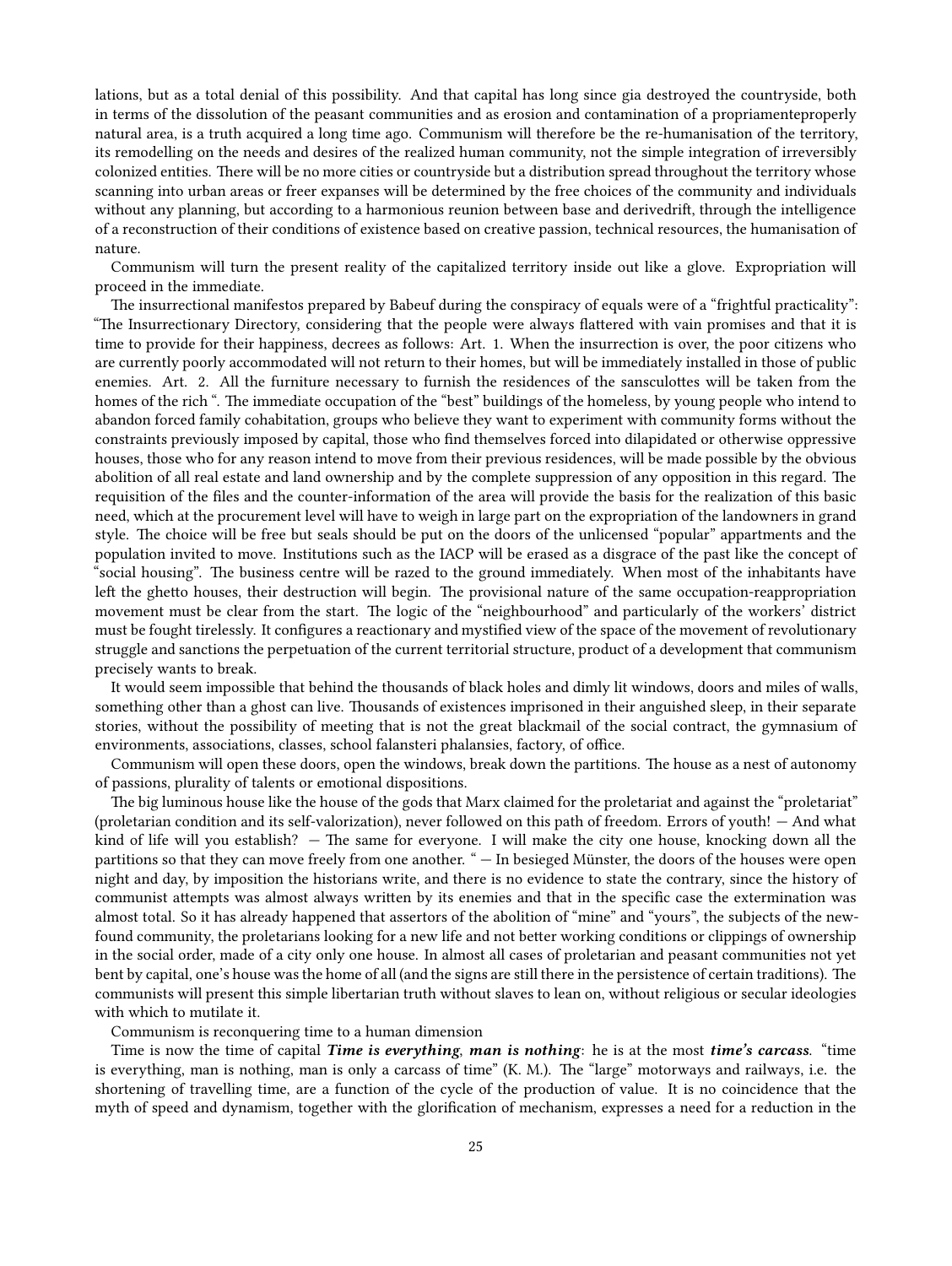turnover time of capital. Capital inflates and deflates the circulatory flows in its metropolis according to its rhythms like an accordion; urban traffic, for example, is not a problem of the life of the cities, but a realization of capital, which succeeds in seeming what is one of the most obvious and monstrous manifestations of its existence as something normal, a problem for municipal councillors.

"Only the present can be total. It is a point of incredible density. We must learn how to slow time down. How to live the permanent passion for unmediated experience. A tennis champion has recalled how, during a very hard-fought match, when he had a difficult and critical return shot to make, he suddenly saw everything in slow motion — so slow that he had plenty of time to weigh up the situation, judge distances and make a brilliant return. In the space of creation, time dilates. In inauthenticity, it speeds up. Whoever possesses the poetry of the present will experience the same adventure as the little Chinese boy who loved the Queen of the sea. He went to look for her at the bottom of the ocean. When he returned to the land he met an old man cutting roses who said to him: "My grandfather told me of a young boy lost at sea who had just the same name as you." (Vaneigem, *Trattato*). Everyone suffers the absurd contradictions imposed by the dictatorship of the stopwatch every day: a hitch, a delay can raise anger and protestation, is a stretch of rope added to the punishment of the mind and body imposed by this invisible judge. The rhythms of dead time (appointments, commitments, deadlines, etc.) are such as to exacerbate exasperation, force us to suffer for the slightest inconvenience, make lack of friendship and love tragic. Trains, urban and extra-urban transport, nothing must prevent the anxiety of not arriving in time. But what would it matter to me if the whole complex of social existence did not require me not to give it to me? If everything is free, if you can be lazy, if you can go slow, if nothing cries "faster", those glimpses of life that escape, that lost knowledge will come back to being a real opportunity for relationships to be enriched. The alarm clocks no longer sound, there is nothing that crucifies freedom to set one's own time. In communism, time will be available for this reconquest of time. Places to work on the march. Will be slowed down and quiet, the fast surge will define a situation of real need, and for those who have assimilated as a permanent need to go fast there will be velodromes or large expanses reserved for the thrill of the race. Depletion of the public car with no preestablished directions and generalization of the driving, and optional supply with constant work of propaganda in favour of prototypes with universal opening and start-up keys so that everyone can use any means when and where they need it. Return of vehicles such as bicycles and horses.

In communism, time will all be available for this reconquest of time. The fake contraposition of privilege between public and private vehicles does not call into question the forced directions of the times and places on which to engage the march. In the transformed road network of the communist territory everything will proceed slowed down and quiet, the fast surge will define a situation of real need, and for those who have assimilated as a permanent need to go fast there will be velodromes or large expanses reserved for the thrill of the race. Depletion of the public service with the spread of small "buses" without preestablished directions and generalization of the driving practice, creation of the electric car (and gradual disappearance of those with petrol) and optional possession with constant work of propaganda in favour of prototypes with universal opening and start-up keys so that everyone can use any means when and where they need it and the opportunity presents itself to them. The return of vehicles such as bicycles and horses.

Communism being the realization of dreams and desires will not know what to make of the industry of dreams and desires (cinema, television, photo-novels), just as realizing the meaning that has been achieved up to now by artistic expression will make the repetition of the same meaningless, but whoever intends to realize this way, his fantasies will have all the necessary equipment.

Ratgeb

"Ciascuno ha il diritto di fare conoscere le proprie critiche, le proprie rivendicazioni, le proprie opinioni, creazioni, desideri, analisi, fantasie, problemi… allo scopo che la più grande varietà possa determinare le migliori possibilità di scontro, di accordi, di armonizzazione. Le tipografie, litografie, telex, radio, televisioni passeranno nelle mani delle assemblee e saranno messe a questo scopo, a disposizione di ogni individuo.

"Nessuno si batterà senza riserve se non apprenderà dapprima a vivere senza tempi morti.

"I giornali, la radio, la televisione sono i veicoli più grossolani della menzogna. Non solo essi allontanano ognuno dal vero problema – del 'come vivere meglio' che si pone concretamente ogni giorno – ma in più spingono ogni individuo in particolare ad identificarsi con delle immagini artefatte, a mettersi astrattamente al posto di un capo di Stato, di una vedette, di un assassino, di una vittima insomma a reagire come se fosse un'altra persona. Le immagini che ci dominano, sono il trionfo di ciò che non siamo e di ciò che ci scaccia da noi stessi, di ciò che ci trasforma in un oggetto da classificare, etichettare, gerarchizzare secondo il sistema della merce universalizzata.

"Esiste un linguaggio al servizio del potere gerarchizzato. Non solo nell'informazione, la pubblicità, le idee artefatte, le abitudini, i gesti condizionati ma anche in ogni linguaggio che non è posto al servizio dei nostri piaceri.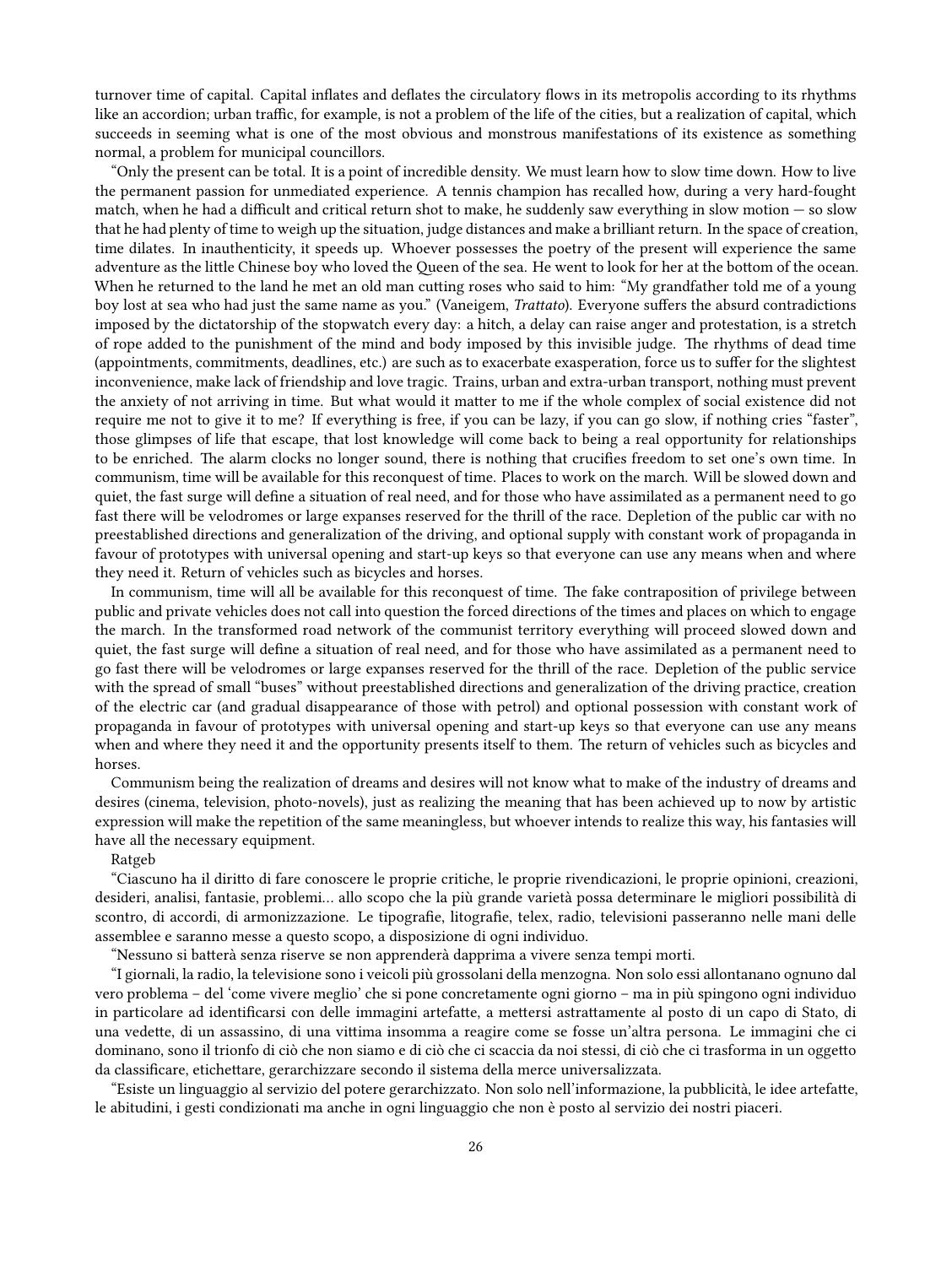"Il sistema mercantile impone le sue rappresentazioni, le sue immagini, il suo senso, il suo linguaggio ogni volta che si lavora per esso, cioè la maggior parte del tempo. Questo insieme di idee, di immagini, d'identificazioni, di condotte determinate dalla necessità di accumulazione e di rinnovamento della merce forma lo *spettacolo* in cui ciascuno gioca ciò che non vive realmente e vive falsamente ciò che non è. È per questo che il ruolo è una menzogna vivente e la sopravvivenza un malessere senza fine". (Ratgeb).

In communism there are neither kindergartens, nor schools, nor universities, because the continuous creation of one's own conditions of existence accompanies the learning of a non-separate and constantly changing reality. The mystification of the sciences will end up in the dustbin with all the ideological waste it has produced. Communism does not pose the problem of the education of children because the conduction along the road of generations is a path of inhuman perversion of which we will lose the traces. However (in the immediate) it is clear that children will be educated in a libertarian climate without any family or social oppression. They will belong only to themselves and their autonomy must be encouraged immediately.

Communism is the abolition of every kind of jail: prisons, mental hospitals, orphanages, convents, hospices, hospitals and any institution that judges and condemns: there must be no red courts or prisons; a rejection of the very concept of re-education of obvious pedagogical derivation linked to the vision of civil society. \*\*\*A danger that is restored with the modern anti-asylum and anti-prison conception of the social custody of "minors" in territorial structures — (CDQ-CDZ) — or the invalid treated at the expense of the collectivity outside the hospice, the old medieval or precapitalist figure of the tolerated marginalized and, in the case of the "mad" a sort of re-edition of the village idiot. During the civil war there might be necessities that could entail particular forms of constraint such as the temporary concentration of prisoners and hostages, a more drastic alternative will be provided for according to more drastic alternatives: elimination of the worst (usually officers of the forces of repression) and the most dangerous and ignoble representatives of the counter-revolution in the political, economic, and institutional field and immediate disarmament, dispersion of the middle cadres, simple soldiers, in this case sending them back to their places of origin or their progressive introduction into the structures that the communist revolution will come to give itself in the course of the struggle. Clearly all those elements, mechanisms such as money, commodity exchange, the pursuit of success, hierarchy of values, the desperate affirmation of identity in some role that leads to either so-called "crime", or the daily overwhelming race for power, and the real possibility for the counter-revolutionary forces to use their own forces against the revolutionary movement clearly disappear in declared communism. If you cannot sell or buy, if circulating capital has disappeared and lost all value, if material goods are freely available to all, if you do not know what to promise to whom, what person or group of people will be able to act against communism, relying on whom, with what military prospects (when the availability of arms will be returned to the community in a total way, under the provisional control of the communist fractions that will actually have put themselves against the old world)? What sense would there be then in maintaining even just one prison, albeit intended as self-defence? And even if this was recognized, it would be no less ignoble than the ancient shame. Every existing prison will be razed to the ground, both its symbolic status and its memory as a place of oppression, as almost always its architectural structure specifically aimed at the horror of punishment and imprisonment does not even allow us to think of a different use. The same will go for police stations, courts, prefectures and in most cases for municipal and similar buildings. What prostitution could then exist with the disappearance of money, generalised gratuity and the liberation of human relationships and sexuality?

The priests will do well to flee the scene as quickly as possible; their reappearance would lead to "deplorable" excesses that no historian, no recuperator could record. So, far away the catholic centres and parishes cleared out or burnt according to the places or situations. The Milan Cathedral or the more modest but historically infamous Cathedral of Turin could take a great tumble. With regard to hospitals, communism tends towards health through the suppression of medicine. It is clear that right away it will be necessary to strengthen the means to heal the breakdowns caused by capital. The system of pavilions and wards or the division into hospitals and private clinics will no longer be tolerable. In spite of his positivism and evolutionism Jean Grave's remarks still have some validity: "Doctors have noticed that, during periods of tumult, diseases had far less effect on the aroused people: and this is true because the struggle, movement, enthusiasm develop the individual's vital forces and make them less vulnerable to the blows of disease. The long revolutionary period that humanity will have to go through, exalting in the individual all the passions that give it vitality, will contribute in great part to eliminating those morbid germs that drag humanity towards decadence. By bringing man back to his natural conditions of existence, the future society will emancipate him from disease and lead him back to the path of progress."